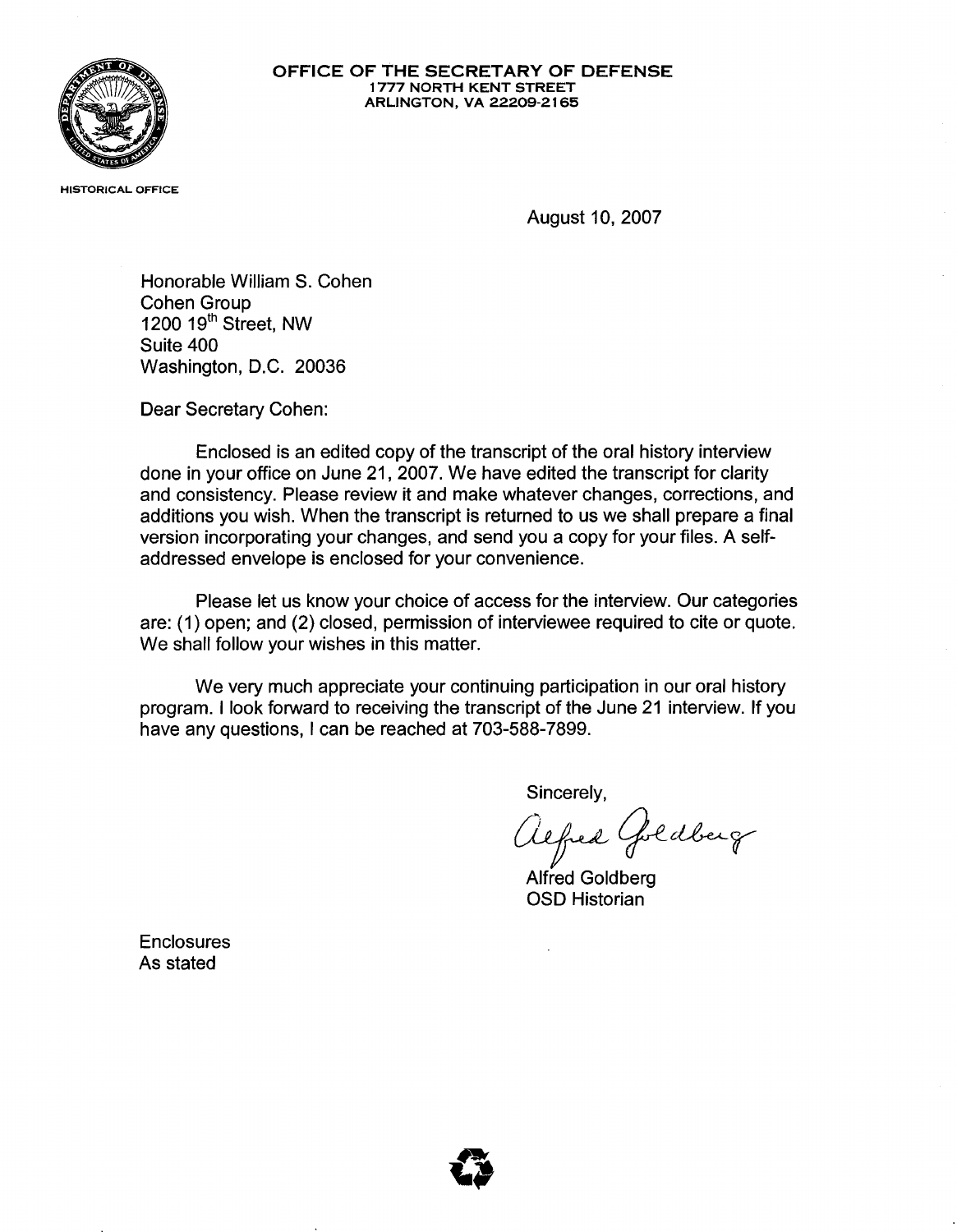## Interview with William Cohen June 21, 2007

Smith: This is an interview with former Secretary of Defense William Cohen, in the offices of the Cohen Group, on June 21, 2007. The interviewers are Drs. Alfred Goldberg and Louis Smith.

Goldberg: At the time of our last interview you had just come back from India. How much time do you spend at home?

Cohen: Very little.

Goldberg: That was true when you were secretary, too, wasn't it?

Goldberg: Yes, but at least my wife would travel with me.

Goldberg: You don't take her with you now?

Cohen: It's too hard, going commercially, one day per country, etc. For me it's easy.

Goldberg: You could buy yourself a jet.

Cohen: One is always hopeful.

Smith: When we talked to you before, you talked about the circumstances of your appointment as secretary of defense. What you didn't discuss is why you feel that Clinton offered the job to you, a Republican senator from a small state.

Cohen: It would probably be best to ask him about that. I can only base it on what he said to me; that he was concerned that there needed to be a bipartisan consensus on national security. He had watched me during my years on Capitol Hill and felt, I assume on the recommendation of Bill Perry, who had given him a list of names including mine, that I could serve effectively in that capacity. The first time I met with him it was a lunch, very casual, general, and philosophical, and had nothing to do with defense but was an opportunity to get to know each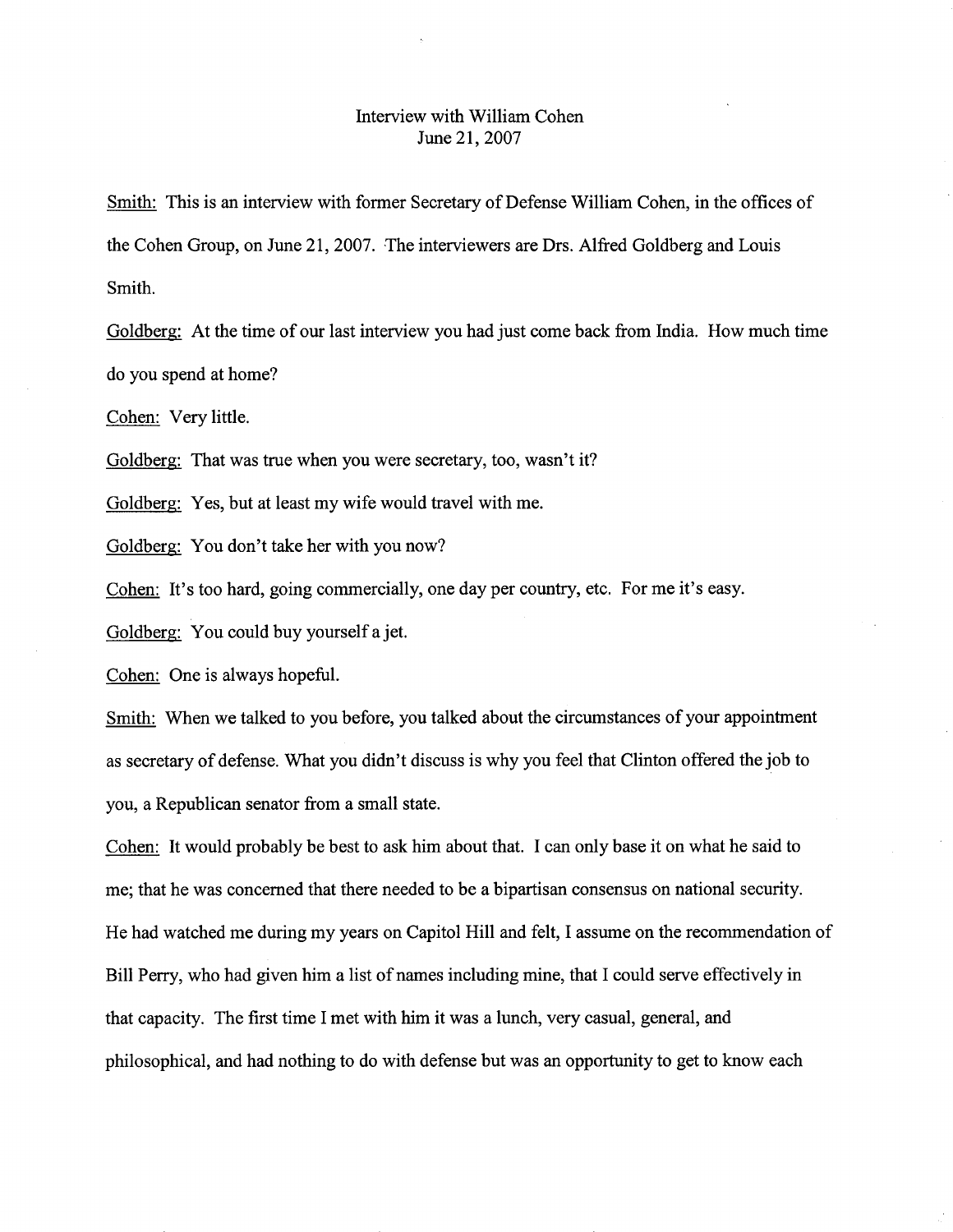other better. We had met on several occasions at ceremonial events—going through the White House line, at Christmas dinner for members of Congress at the White House, etc.—but we had never had a conversation to speak of. The next time I met him was over in Thailand. I was there to give a speech to the U.S.-Thai Business Council; he was there for the king's birthday. I saw him during the day. He was up on a platform, I was in the audience. He stepped down from the platform at the end of the ceremony, and spotted me in the audience. I had on a yellow tie with white elephants, a Jim Thompson silk tie, and he asked if they were Republican elephants or Thai elephants. I said that this day they were Thai elephants. We didn't have further conversation until a couple of days later. He came back from that trip and I went on to Malaysia. I got a second call to come to the White House. We talked specifically about Defense and he indicated that he wanted to try to have a bipartisan consensus on Capitol Hill for defense policy. We had some conversation to the effect that he wanted to know if I would accept the job if he offered it, obviously wanting to know in advance. I said I would on one condition, that I would never be involved in a political discussion. I would run the Defense Department and not engage in any of the Democratic Party's activities, discussions, or strategies. He said fair enough, and the next conversation we had was at a White House Christmas reception for Congress. My wife and I were in line and at one point Vice President Al Gore pulled me out of line very inconspicuously and asked me to take a call the next day between 8:00 and 8:30 a.m. I said of course, and got back into line. The call didn't come through by 8:30 so I decided to take my dog for a walk, to my wife's astonishment. We had talked about it, and I was prepared for the news that it might not work out. The call came while I was out, and when I got back I returned the call and we had a brief conversation. He offered me the job and I took it on the agreed conditions. He said "absolutely," and kept his word, and never involved me in any kind of political business.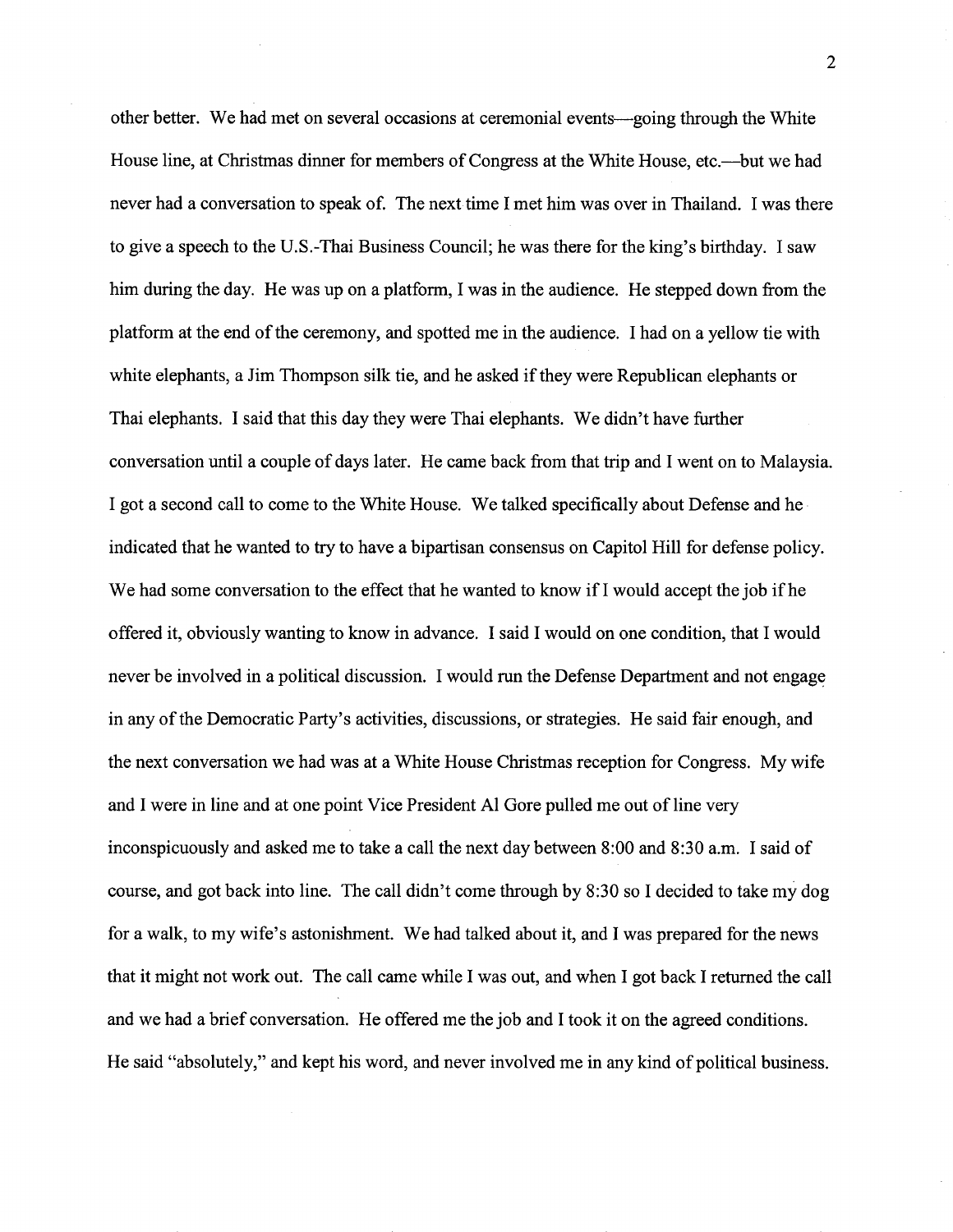## Goldberg: This was after Christmas?

Cohen: This was after the Christmas party, but before Christmas.

Goldberg: Before Christmas but in December.

Smith: He obviously prized the expertise that you developed in the Armed Services Committee, but clearly, and he even said so when he was nominating you, he was looking for bipartisan consensus on his defense policy.

Cohen: He basically was co-opting the Republican Party. In terms of key issues, balanced budgets were always Republican issues, as was reforming welfare. In the realm of defense, he had come under a lot of criticism, in terms of what had happened in Somalia and elsewhere, and I think he looked at that and decided that he couldn't afford to have this be a divisive issue. So based upon Bill Perry's recommendation that I should be one of those that he consider, he felt it was important to take that step.

Smith: In your previous interview you said that you never initiated contact with former colleagues on the Hill unless you were authorized to do so by the president or senior officials. How did you manage social contacts? Substantive issues must have come up for discussion in social gatherings with your former colleagues.

Cohen: What I said to the president at that second luncheon at the White House was that if I accepted the position he would never have to worry about me going back door to Capitol Hill; that was something I would never do. There might be some apprehensive feelings on the part of others in the cabinet about me sitting there, whether I would be loyal to the administration, and I assured him he wouldn't have to worry about that.

Goldberg: Did he really hold cabinet meetings?

Cohen: Yes, sure.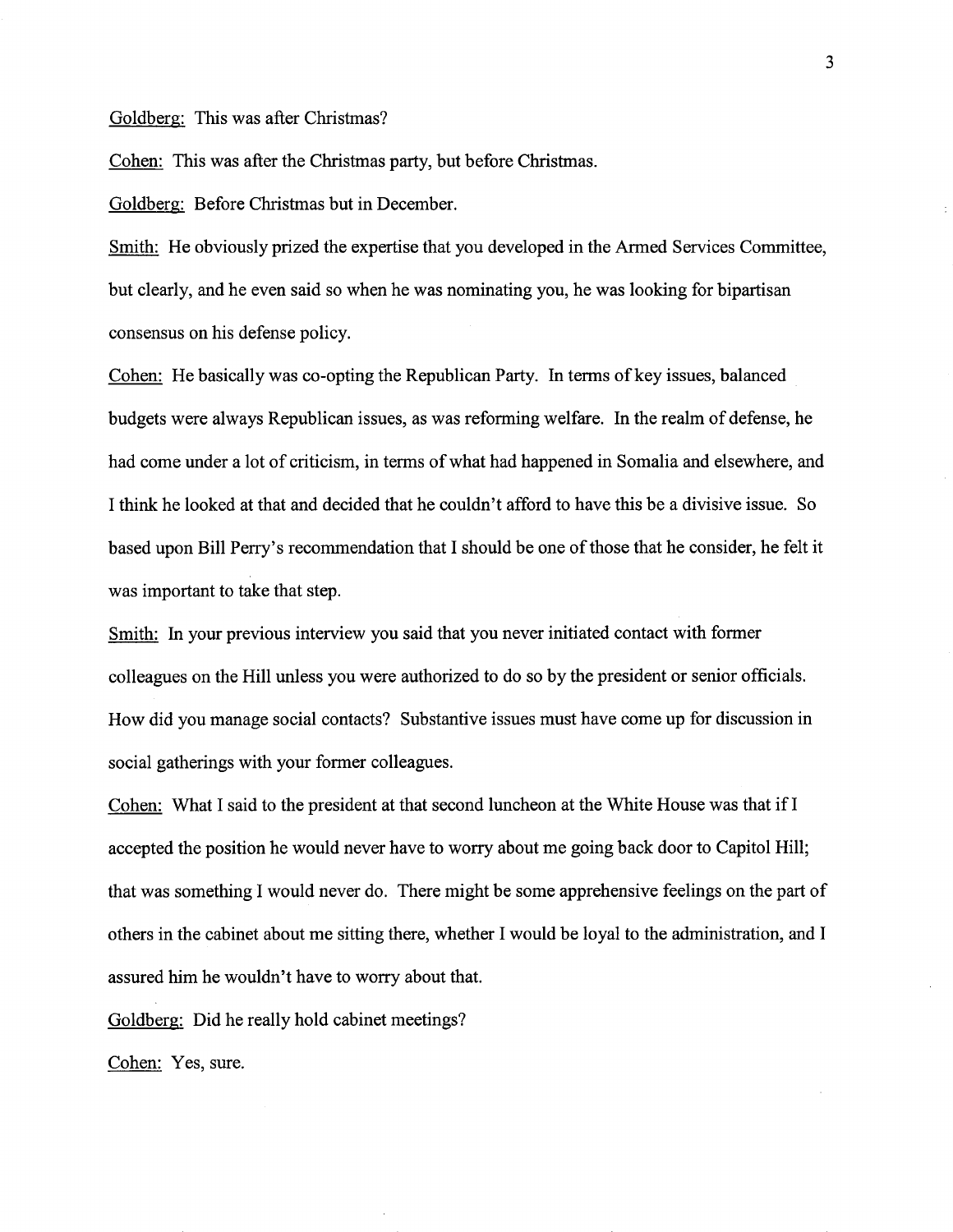## Goldberg: Regularly?

Cohen: Yes. The big full cabinet meetings were not a regular event, those were a couple of times a year.

Goldberg: I knew that had pretty much gone by the board with most presidents. Cohen: It's so big, there were so many people in the cabinet. Obviously the national security team, and from time to time Treasury—Bob Rubin and others would be involved—those meetings were pretty regular. What I represented to him was in fact how I carried out my responsibilities. I would initiate contact with key committees on Capitol Hill. I would invite Armed Services Committee members to come to the Pentagon to breakfast or luncheon meetings. I would invite them to our dinners, but it was always on a bipartisan basis. I could get on the phone and call Senator Lott or Senator Stevens or anyone else; it was always on a committee basis. I would invite them to have a discussion. There wasn't much time for social contact; what contact I did have came when hosting a visiting counterpart, and I hosted a lot of those events. Any time a minister of defense came from any country I would put on a dinner and invite key members from Capitol Hill to come from the leadership of the Armed Services or Appropriations Committees. That's the only contact I had, and it worked out fine.

Smith: You testified often and on a variety of subjects and were very comfortable going to the Hill. Do you think you were effective in supporting the national security policies of the administration?

Cohen: I do, because I enjoyed going up. I found that many members in any administration look forward to going to Capitol Hill as the equivalent of a visit to the dentist for a root canal. But I spent much of my life on the Hill, 24 years, and knew pretty much what kind of questions members would have and how one could anticipate the direction they were likely to go. I knew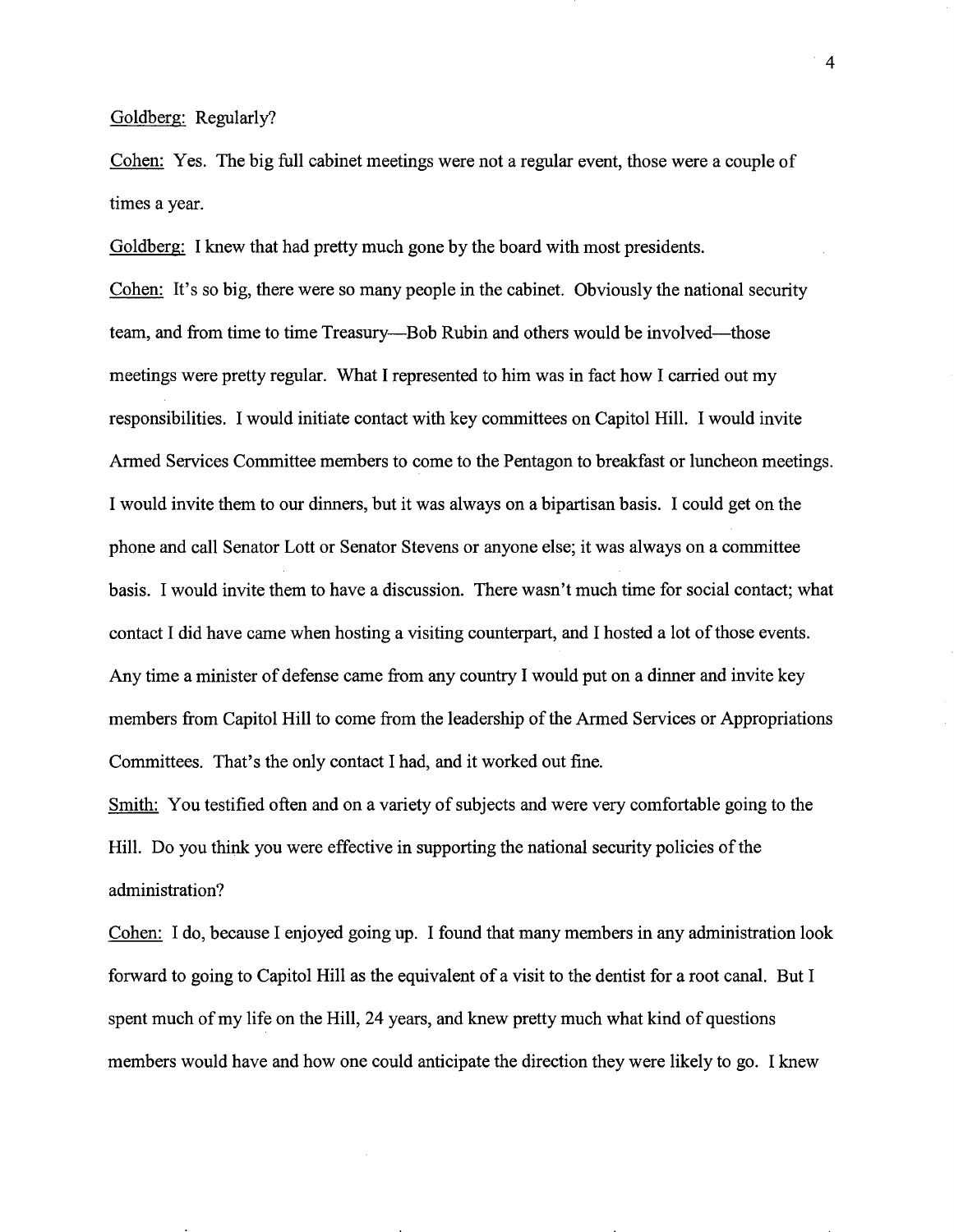how to relate to them, being forthright and giving them as much information as I had, treating them as a co-equal branch, not looking down with any kind of condescension, which happens from time to time depending upon which individual is testifying. I liked going up there. It gave me an opportunity to renew friendships. I was always welcome and was treated as still one of theirs. It was always a happy occasion for me to go up there.

Goldberg: Some of your predecessors used to take stiff drinks before going up to testify. Cohen: I never felt that to be necessary. In fact, the only time there was really a question of any hostility was during the Desert Fox operation. What happened was that we were planning in November to launch a limited strike against Saddam Hussein.

Goldberg: This was in 1998?

Cohen: Yes. I was on my way to Hong Kong and I was over Wake Island. I had gone out to give an address in California and to visit our troops in Hawaii, and six hours away from Hong Kong I got a call from the White House to come back. We went down and refueled and flew back to Washington. We got a briefing there that we were preparing to go after Saddam and I had to brief all the countries involved. I visited something like 11 countries in 2 1/2 or 3 days to let them know what we were planning and to coordinate things.

Goldberg: Including Middle Eastern countries.

Cohen: Yes, all the Gulf states, plus the British, French, Israelis, about everybody that might be impacted by this. We finally got agreement; they weren't all happy about it but they finally agreed that if we were to take this action they would be supportive. We came back, got everything organized and ready to go, and Saddam sent signals that he was prepared to cooperate. As I recall, we actually had a plane ready to launch on the runway, gearing up ready to go.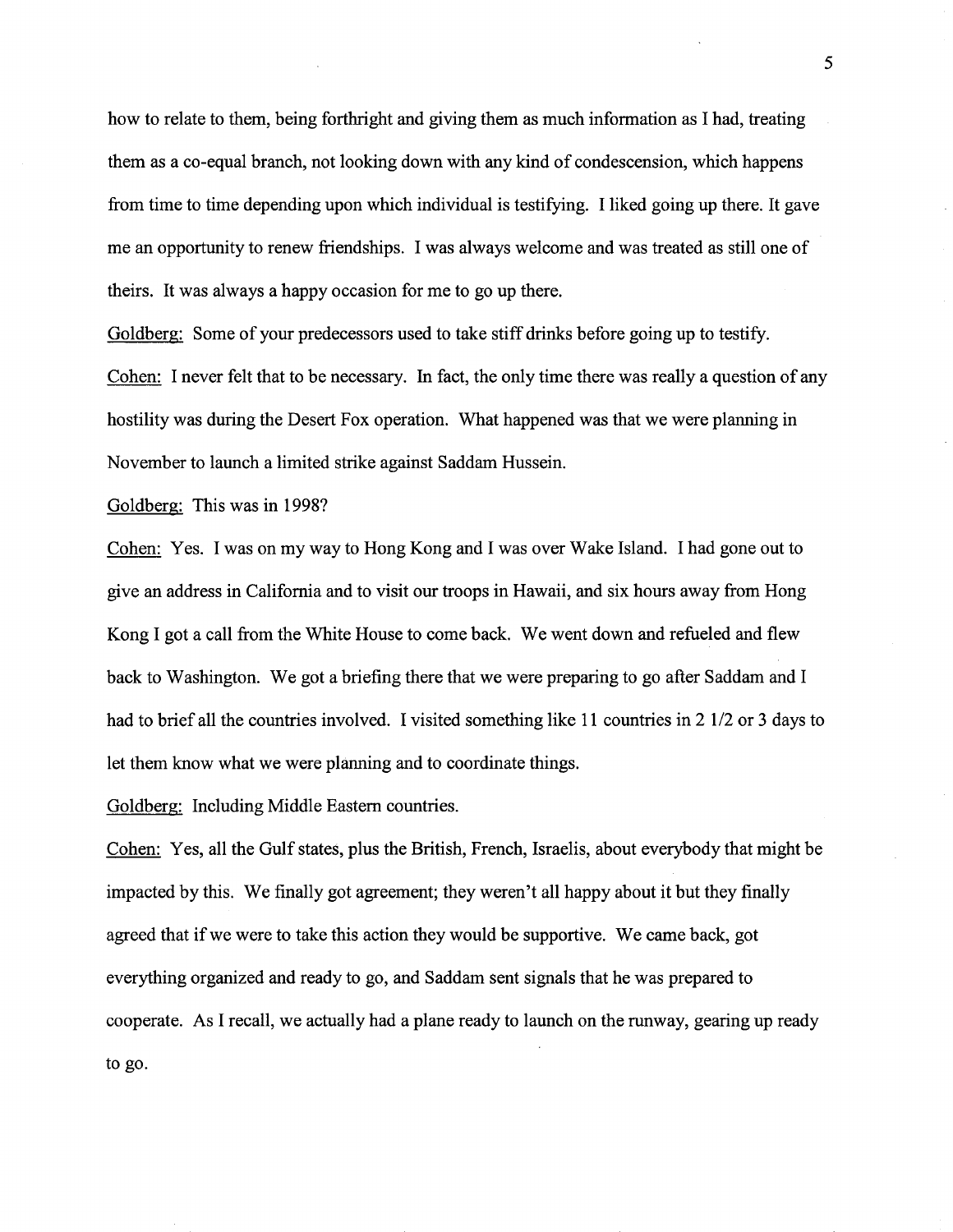Goldberg: He knew this.

Cohen: Saddam sent a signal back saying he was prepared to let the inspectors back in and would cooperate fully. The president had made a speech, as I recall, a day or so before saying that if Saddam agreed to cooperate there would be no military action. We felt we had to abide by that, so we called the operation off.

Goldberg: How extensive was the operation?

Cohen: It was a fairly focused air strike. It was geared to be limited to less than a week, but heavy in terms of the targets we were going to take out.

Goldberg: Military targets, you mean?

Cohen: All military, his special production facilities, his republican guard, whatever we thought posed a threat at that time.

Goldberg: Had that occurred we might not have had another war in Iraq.

Cohen: What happened was that the air strike was called off. We then sat down with the president and National Security Adviser Sandy Berger, Madeleine Albright and others, and we agreed that if for any reason Saddam failed to cooperate we would go after the same sites we had planned to hit, and reduce the time frame. Usually roughly 72 hours was needed to get the pilots ready, to have everything in place in order to launch an attack. We would reduce it to 24 hours or less so that if Saddam thought he was gaming it and had plenty of time to do things, he would not have that time. Frankly, neither the chairman nor I expected that we would ever have to launch the attack because we looked at the calendar and saw that Ambassador Butler was going over between December 1 and 14 for an investigation to see whether Saddam was really going to open up and let the inspectors go in. He would report back to us at the end of that time. President Clinton was scheduled to go to Israel and visit Gaza around December 14. I looked at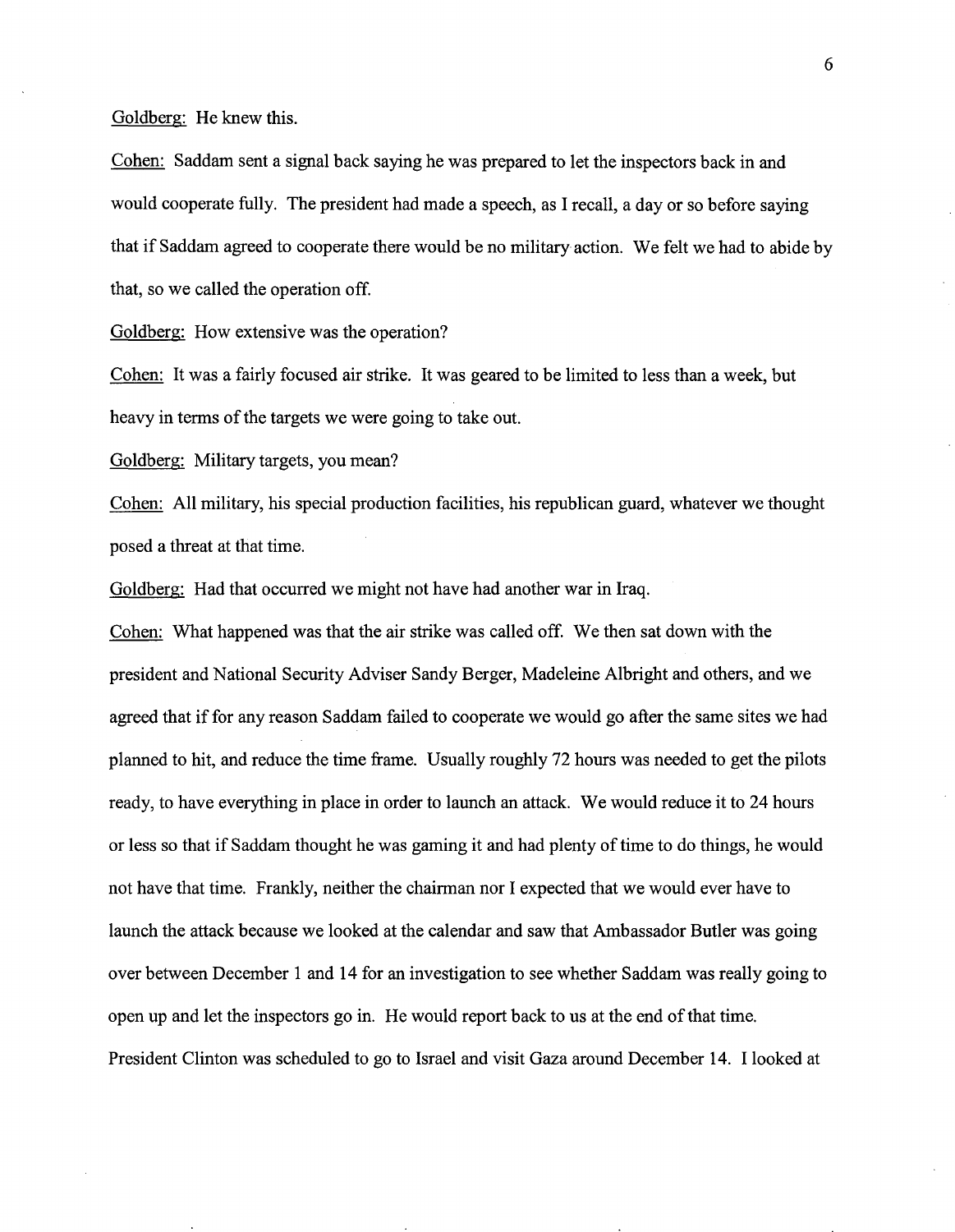it and thought that Saddam would cooperate at least 60 to 70 percent, enough to satisfy us and the international community that he was cooperating, and he knew we wouldn't launch an attack during those first two weeks while Butler was there. He also knew the president would be in Gaza and we wouldn't launch strikes while the president was out of the country. Ramadan was coming up around December 18th or 19th, so from Saddam's point of view, ifhe got by that period in December the issue would come up for review by the UN Security Council and they would decide whether to ease the sanctions. So looking at it from his perspective, we thought he would cooperate enough to get by this time frame. The president went to Gaza, got a terrific reception there, the Palestinians were out waving and welcoming him. I got a call Sunday night to inform me that Butler's report was coming the next day, and it would be very negative. I called the chairman of the Joint Chiefs and said we were going to get a negative report, the president was coming back the next day and we should start gearing up. The president flew back, we had a meeting, and the agreement was that if Saddam did not cooperate we were going to go. We launched on December 14th or 15th. The attack started, and I got a call from Newt Gingrich followed by a call from Bob Livingston, who was later slated to succeed Gingrich as Speaker of the House. They said the place was boiling over. They were furious with us, the Pentagon and the White House. I asked why and he said that the attack was done to divert attention from the impeachment proceedings. I had not followed this and was not concerned about this, but the judiciary committee was preparing to report out the impeachment resolution the day we launched the attack. They said I needed to come up there. I went up that night at 7:00 o'clock. It was a closed session of Congress. The place was filled, no press; Chairman Shelton went with me, George Tennet was there as well. I spoke for three hours that night to a visibly hostile Congress on the Republican side. You may recall the film Wag the Dog, starring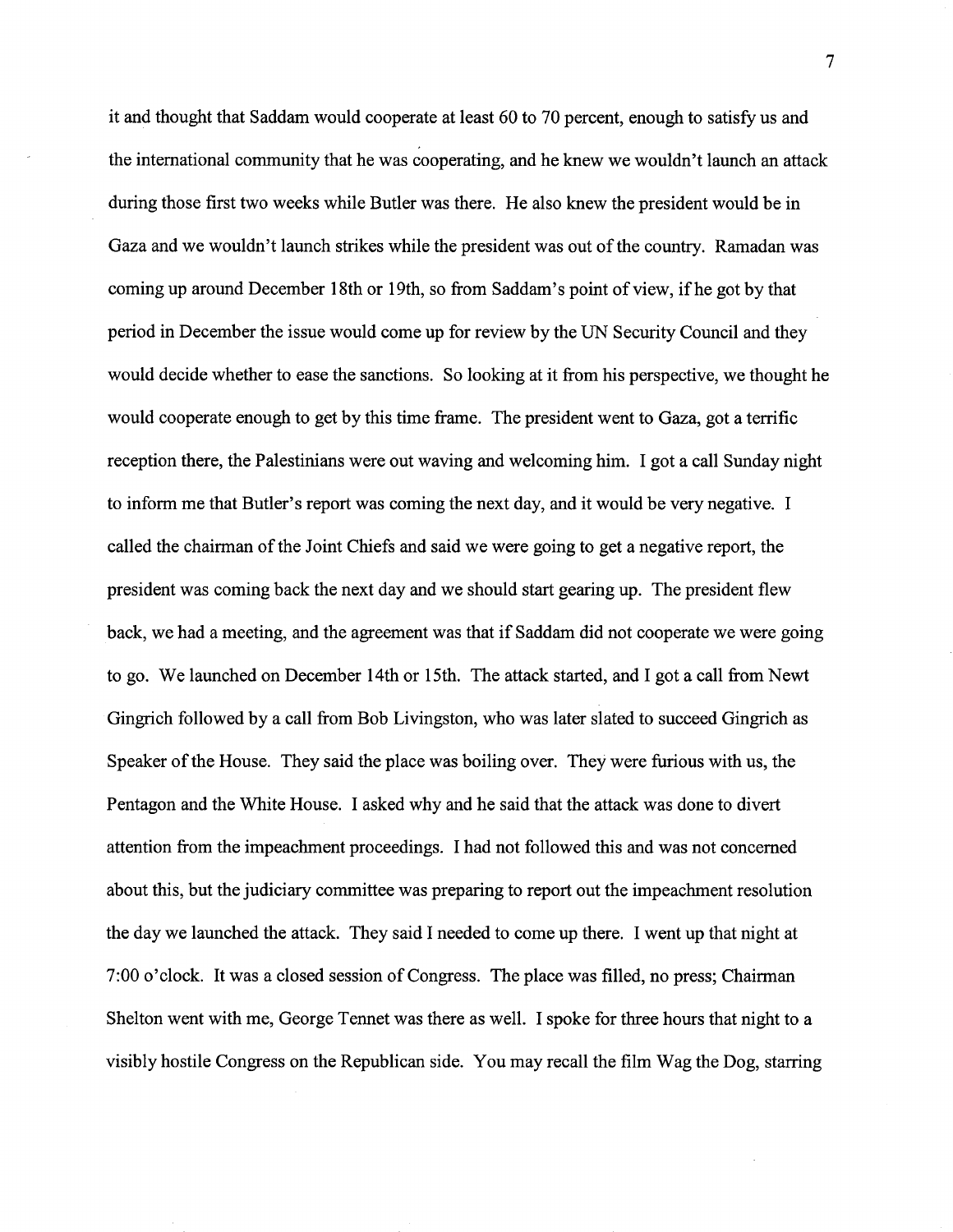Robert de Niro and others, in which you had a satiric movie where wars were started to avert attention; they cited Wag the Dog. I spent three hours from 7:00 to 10:00 that night making a presentation and answering questions. By the time we left we had pretty strong approval across the board, from both Republicans and Democrats. It was pretty hot for a while, because they felt it was done politically, but it had nothing to do with politics.

Goldberg: Suspicion is always rife.

Cohen: We laid out the entire time line and made it clear that it was my recommendation and the chairman's that this was how it was to be conducted; we emphasized that the timing was such that we really had to go because Ramadan was coming up. It was clear that we could not be bombing Saddam during that time. They finally accepted that. That's the only time I recall any contention at all.

Smith: Your testimony in that instance was obviously critical for the administration. Cohen: There was some irony to it, because you'd have to go back more than 20 years earlier when I stood in the well of the House to urge the adoption of articles of impeachment, for a Republican president. Coming back in 1998, 24 years later, it had nothing to do with impeachment, and they were asking whether anything we were doing would impede their going forward. I said it was their choice, the attack had nothing to do with anything on the domestic side. They finally were satisfied.

Smith: Were there any other national security issues on which you felt your testimony or your contacts on the Hill were really important in advancing the agenda of the administration? Cohen: Budgets went up significantly. The procurement budget went up. When I took over we got roughly \$43 billion for procurement, the goal was to get to \$60 billion, that was the level we needed to be at. We were able to achieve that. We got the biggest pay raise since the Ronald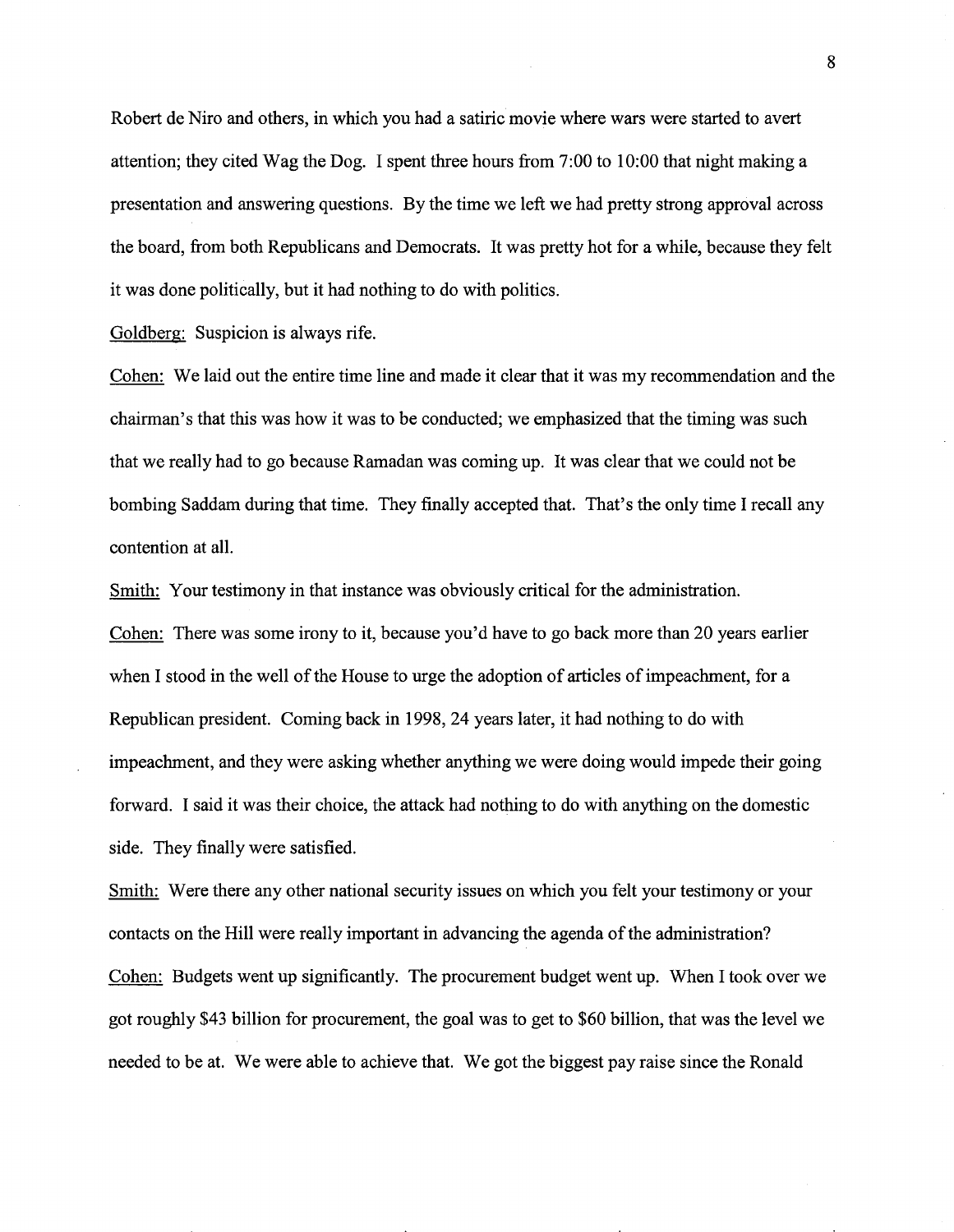Reagan days; NA TO expansion, that was important. When it came time for the South Korean economic crisis, I may have been the first secretary of defense to testify before a banking committee in order to try to overcome reluctance on the part of Congress to provide any kind of bail-out assistance. Alan Greenspan, Bob Rubin, Secretary Albright and I went up to testify. I urged them to look at it from a national security perspective, and that was helpful, given that we were not quick off the mark in dealing with the Thai economic situation, which we paid a penalty for in jeopardizing our relationship with the Thai government. I think my role was also helpful in dealing with South America, where we made a real effort to build relations with Argentina, Brazil, and Chile. And we focused on Africa. I made several trips to Africa and brought that testimony back to the Hill. I think that overall, in terms of moving forward on the modernization of the forces, the revolution of military affairs, the revolution of business affairs, trying to move to a paperless society, procurement issues, we made great strides.

Smith: A signal success was the expansion of the defense budget that you pushed through the bureaucracy and Congress in 1999. When President Clinton signed that expansion into law in October 1999 it was the largest expansion of defense spending in 15 years, \$112 billion. Can you talk about engineering that?

Cohen: The chiefs had come back and we looked at the budgets and they said that we needed \$148 billion. I said, "OK, but what's the bottom line? That's what we need, but what can we get?" It was tough sledding going over to OMB because when I took over at Defense the representation was made that the Defense budget was the top figure that OMB and the Republican Congress would sign off on, there would be no increases. I said I would do the best I could to see how we could achieve all of the objectives we had set out within that budget. After spending less than a year, 8 months or so, we said it couldn't be done. I worked with the chiefs

9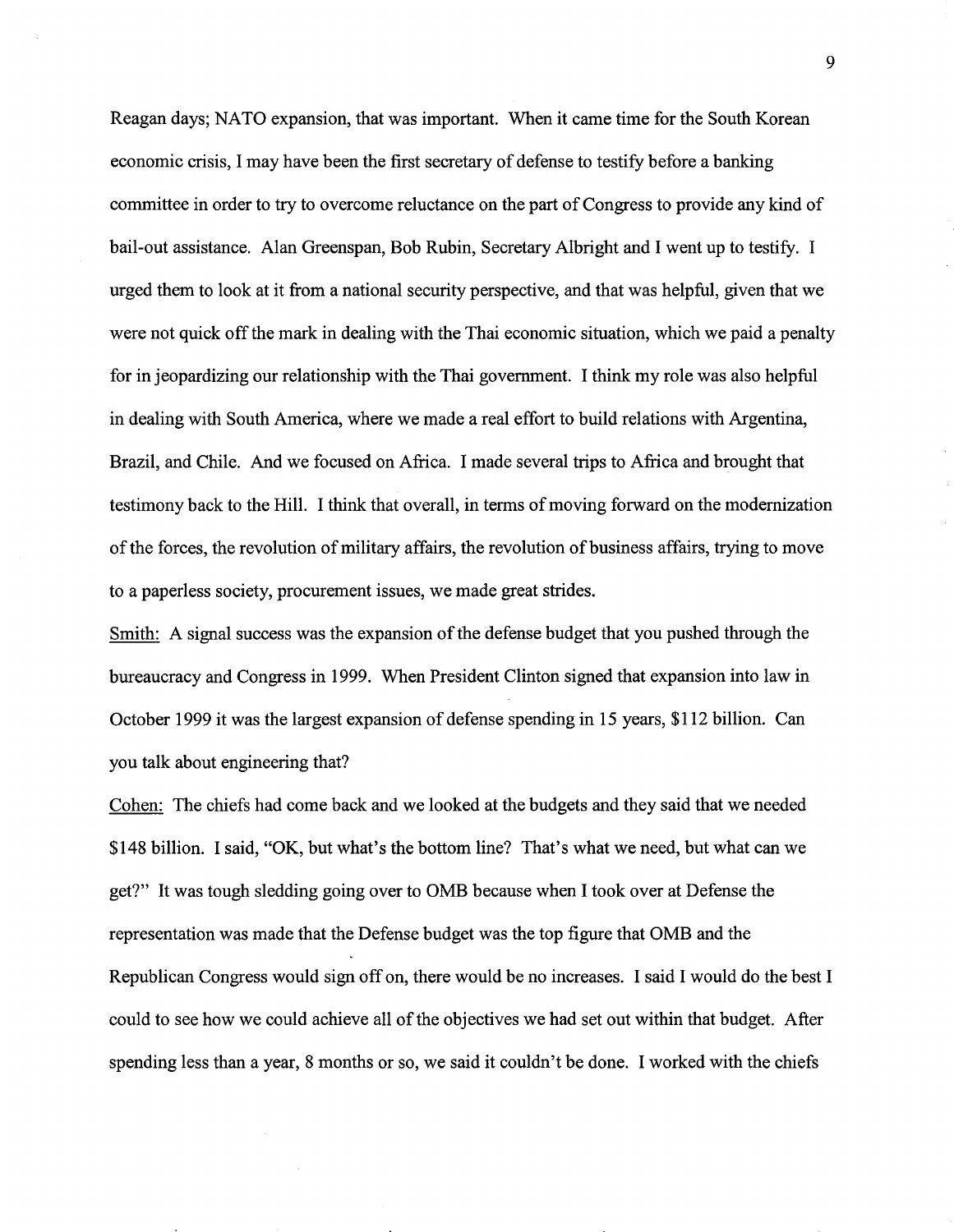and the service secretaries and we came to the figure of \$148 billion. I had to go over and work the Office of Management and Budget and we finally agreed to \$112 billion. I went to Capitol Hill, and it was one of those happy circumstances where if you are a member of an administration you are seen as a team player. I couldn't on one hand agree to be part of that team and then go back door to Capitol Hill, or during testimony say this is what they are asking, but this is what we really need. I couldn't do that. So it was a happy circumstance where I went up to ask for increases and had members who said I hadn't asked for enough. I would simply indicate what we needed at a minimum in order to achieve the objectives, and they would add on. I was probably the only secretary of defense throughout the world where people were adding more money to a budget request. I think a lot of it had to do with the fact that members on the Hill knew that we needed more. I would point out the minimum that we needed without any sense of breaking with the administration.

Smith: There was a meeting at the National Defense University in the autumn of 1998, where you, deputy secretary Hamre, the JCS, and the commanders in chief all made a presentation to President Clinton about the need to expand the budget.

Cohen: I remember being over there. He listened and took notes. I think he was very receptive, that was an important meeting.

Smith: We interviewed John Hamre and he said in the course of the interview that the military took advantage of a president politically wounded by the impeachment process at that time to ask for a large expansion of military defense spending. How would you react to that?

Cohen: There were a number of those sessions. We met periodically with the CINCs, and at the CINCs conference they would come in and the president would attend. In the chain of command they would report under Goldwater-Nichols directly to the president. They would never hold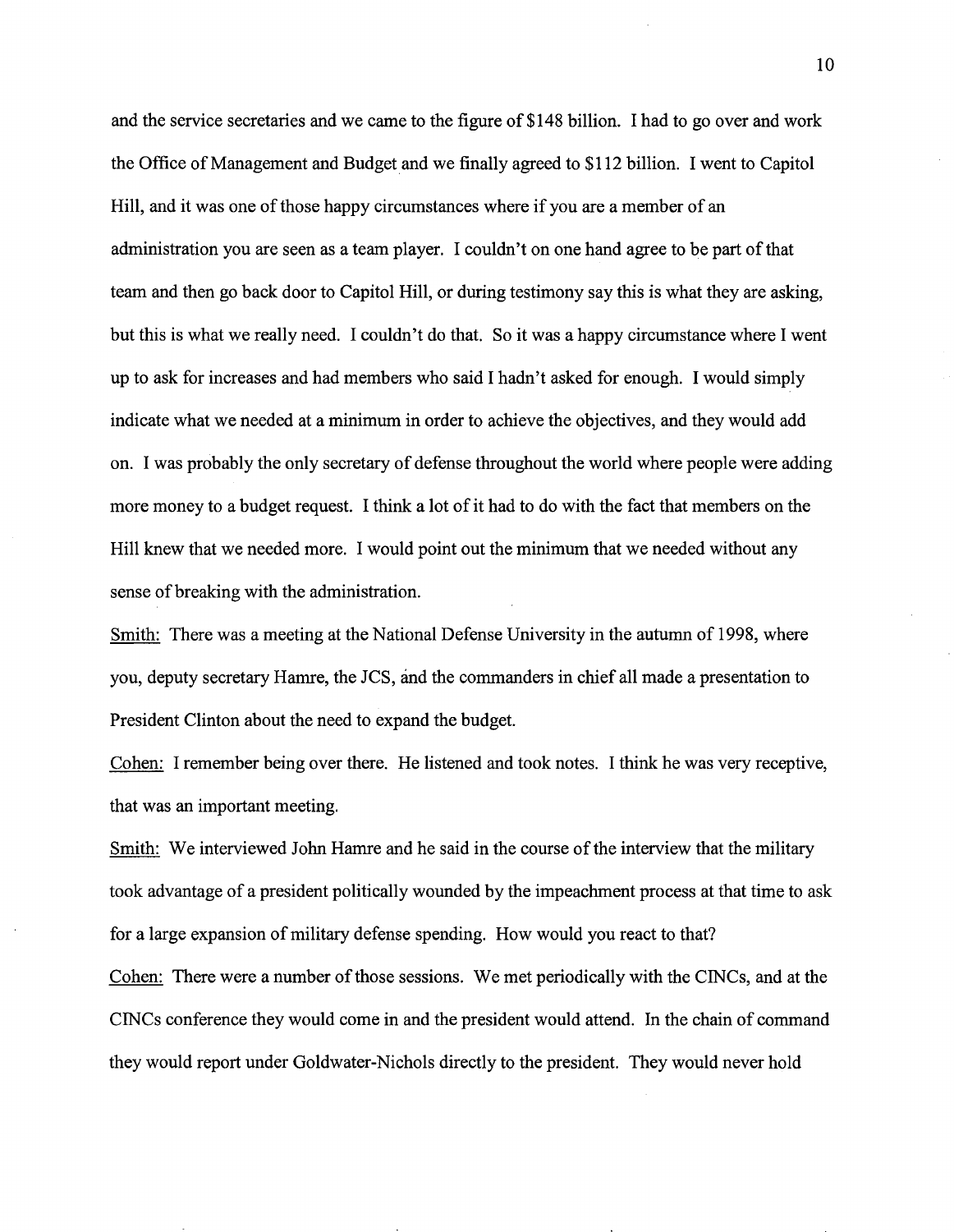back. I don't know if they saw this as an opportunity to press him because he had been wounded by the impeachment. What I tried to do and what chairman Shelton tried to do was to say that for the meetings to be meaningful they had to be open, and it was a chance to make their pitch. I think they took advantage of that; I always tried to send the signal that they should not be inhibited, that I wanted a full and open exchange. I assured them that they could say what they felt without fear of retribution. Did they take advantage of that? I think the answer is yes. If they had needs this was the time to speak up. I never got the feeling that they were trying to maneuver him into a comer or to take advantage by extracting more than what they were entitled to. My advice always was this is your chance, take advantage of it.

Goldberg: It is normal for them to take advantage of any situation, it's their job.

Smith: Was there an emerging budget surplus that facilitated Clinton's willingness to consider more money for Defense at that point? He probably would have done it in any case. Cohen: Absolutely. He was very sensitive to that, and no doubt he was responding to what happened in Somalia; he felt wounded by that. There were some heavy discussions with the family members. I remember one time we went to the White House, they had a reception, and some of the family members were there. It got pretty heated at one point. One man had lost a son. Clinton was very sensitive to that. He also wanted to show, I think, that contrary to the reputation that he had initially as being anti-military, going back to Vietnam, he wanted to show that as commander-in-chief he was supportive. He didn't always agree with the military's position. We certainly had issues relating to de-mining. We had Capitol Hill and Leahy pushing to get rid of all our mines; we had discussions on that. We disagreed, but he was basically very responsive and relied on me a great deal. He delegated most of that responsibility to my judgment. If I made a recommendation he would basically accommodate it.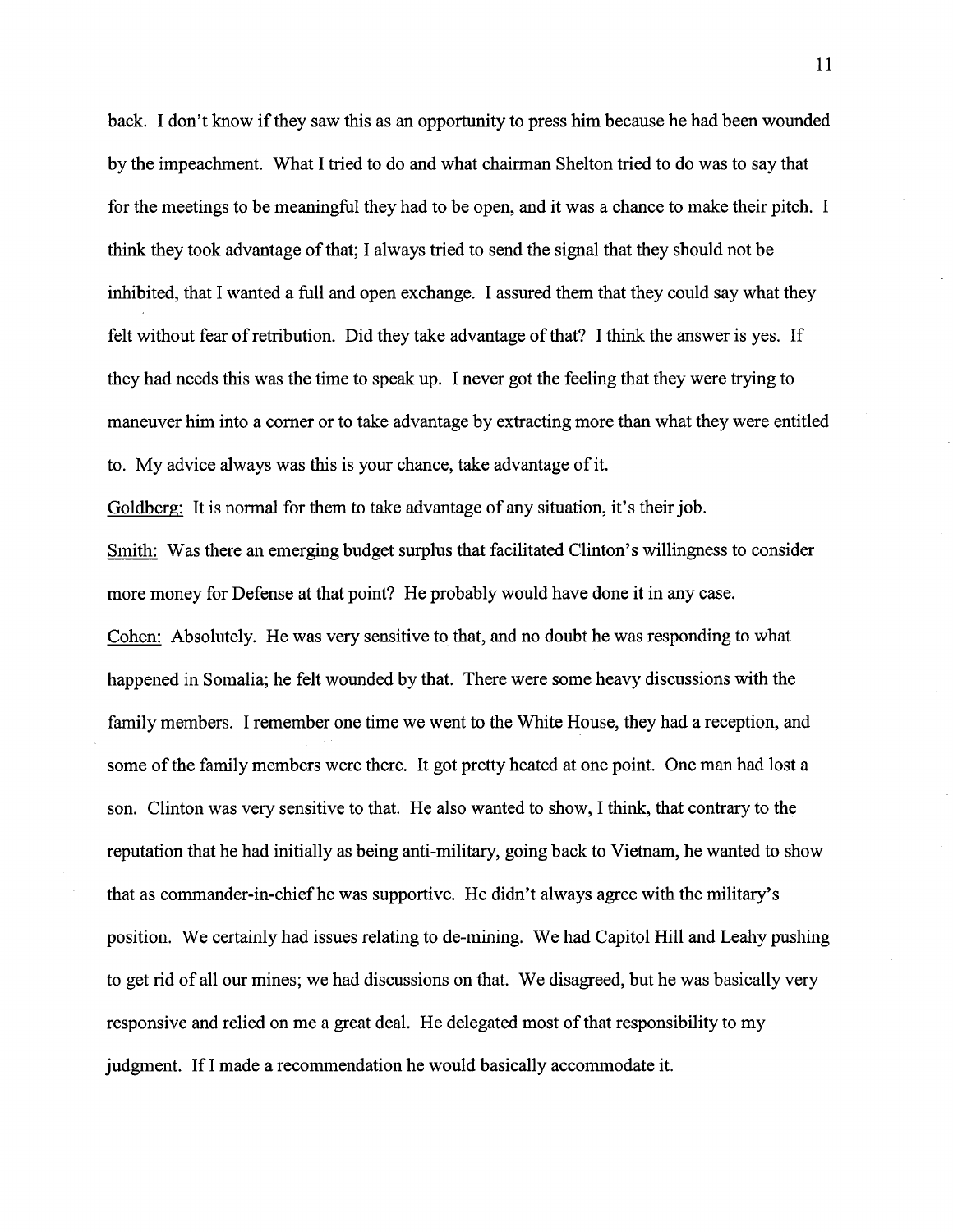Goldberg: He was pretty well generally informed militarily.

Cohen: He was one of the best studies I've ever seen. Given all that was going on in his world, his ability to come in, sit down, and focus on an issue, was terrific. His comprehension was phenomenal.

Goldberg: That was true of McNamara, you know.

Cohen: I would say Bill Clinton has one of the biggest and best brains that I have ever encountered.

Smith: Was he able to focus during all of his personal problems in 1998?

Cohen: Yes; that's what was so extraordinary. He would come to a meeting, sit down, and go immediately to the center of an issue. We tried very hard, and Sandy Berger deserves a lot of credit as NSC adviser, to minimize the disagreements that are inevitable between State, DoD, and others who have issues involved. Sandy would try to hammer out an agreement before it ever got to the president. We always had the power to say "I want to speak to the president on this," but we also knew that we didn't want to impose on his time. If we could reach an agreement we would do so. The interagency process worked very well. There were issues on which we disagreed; the president would say, "Let's have it." His ability to focus on issues was extraordinary. I never saw him at a moment when he was distracted. When we dealt with a national security issue, it was total focus and comprehension on his part. He was always well briefed, but he had an ability to really cut to the chase very quickly.

Smith: What was your relationship with Clinton like? What sort of access did you have to him? Cohen: Basically, the job of SecDef is so all-consuming that you don't have much time for a personal relationship. I always felt that I could call him at any time or that he felt free to call me at any time. It was very warm and genuine when we were together. He would invite me from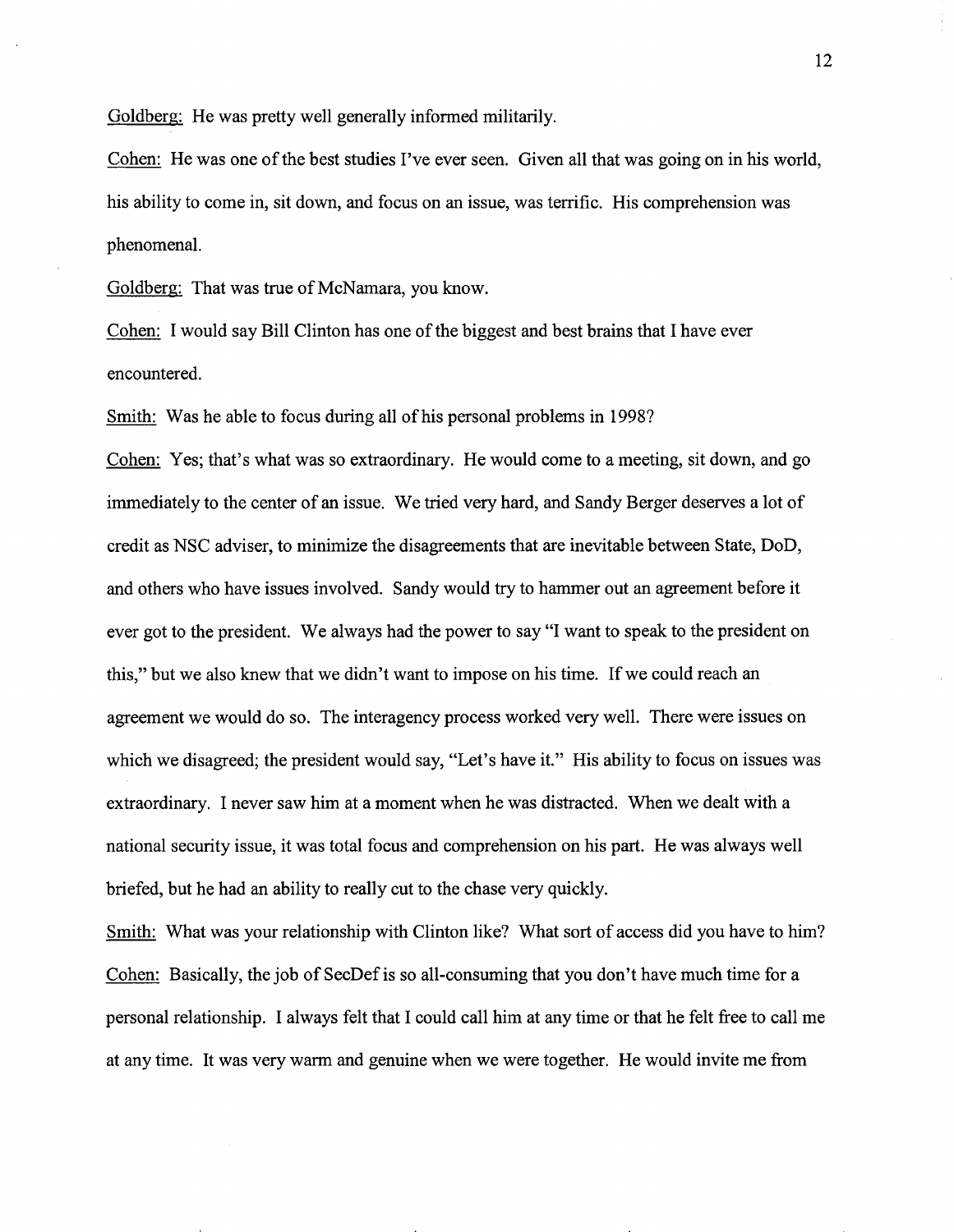time to time to travel with him on Air Force One. I felt close to him in terms of being able to talk to him any time, but I tried to treasure his time as president of the United States. I knew how limited it was and I tried not to impose on it. I never abused the privilege I had. I would go to Camp David from time to time when we had discussions we had to sort out, but it was always very friendly, very warm. He had a good relationship with my wife as well. She was doing extraordinary things over at DoD, in terms of quality of life issues for the troops. He saw us, I think, as a team.

Goldberg: Did his wife, Hillary, play any kind of a part in this?

Cohen: No, not really.

Goldberg: Her interests were elsewhere.

Cohen: She was not involved in national security issues.

Smith: What were the advantages and disadvantages of being a Republican in a Democratic administration?

Cohen: I have to go back and sort this out. There was some resentment on the part of the Republicans for me taking the position. I anticipated that would be the case. Throughout my career I had demonstrated that where there was an opportunity to reach an accord with the Democrats, I was willing to do so. I thought it was important, I didn't think the Republicans had a monopoly on good ideas. I worked very closely with Democrats on the Hill. Senator Nunn and I worked together on a number of key issues: creating a Special Operations Command; Assistant Secretary of Special Operations and Low-Intensity Conflict; other issues dealing with START; a variety of issues. I worked closely with Senator Sam Nunn; I worked with Senator Gary Hart during the military reform caucus, which was not a caucus, but we tried to look at defense issues way back in the early '80s. My own reputation was that I was willing to work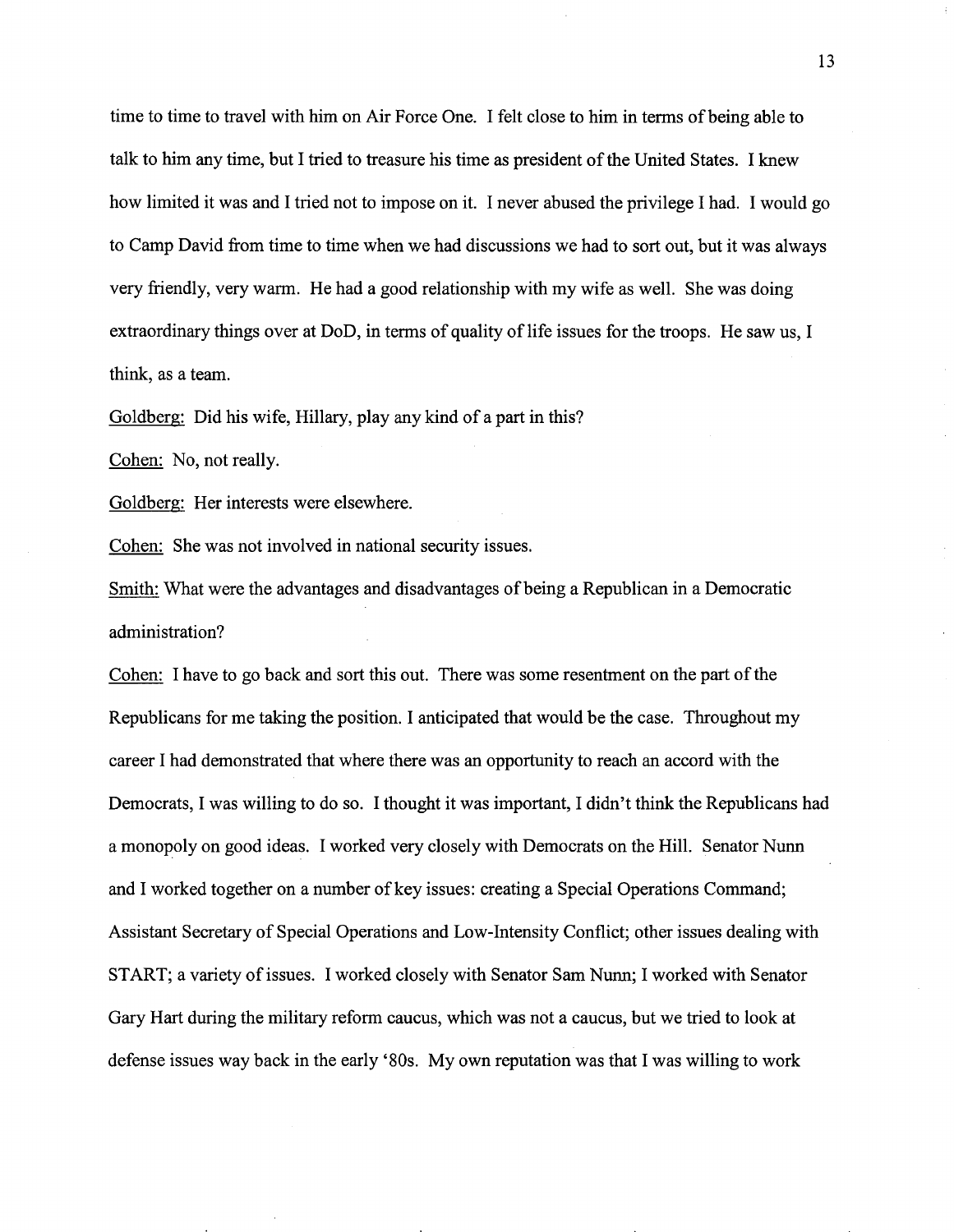together with people on both sides. The party itself, of course had moved significantly to the right. Moderate Republicans were pretty much in the minority. I couldn't say that I enjoyed great favor with the party. To begin with, they associated me with the impeachment proceedings going back to 1973-74. On the other hand, I was a New England Republican, put it that way, and they were pretty much out of favor within the party itself. There was a built-in kind of resentment that Maine Republicans were fairly liberal on social issues, quite conservative on other things, still true. And yet you see what has taken place. There is only one Republican congressman from New England left in the House, the rest are all Democrats. You still have Olympia Snow and Susan Collins from Maine, but the party has shifted south and west. There was resentment to begin with. They wanted more solidarity on every issue, social issues. They couldn't get much more solidarity from me as regards defense issues, something I felt very strongly about, but I wasn't too concerned about that. My only concern was, ifl accepted the position, could I be effective. I felt that given my ability to work with Democrats as well as key Republicans, such as my friends Senators W amer and McCain, and others I had worked very closely with in the Senate and in the House, I could do a good job. For me it was very beneficial to be able to serve in a Democratic administration and still have the support of Republicans. It didn't get much better. I didn't see any downside to it at all. I had no higher political ambitions, I knew it would be my last position in politics for all practical purposes. I felt that if I could make a contribution to national security by doing this I was eager to do so.

Smith: In your confirmation hearings you testified that you would resist any further budget cuts and that you wanted to support an increase in procurement funds from about \$43 billion to around \$60 billion to pay for the modernization of weapon systems. How did you expect to be able to do that, given that you were limited to a flat budget of about \$250 billion?

14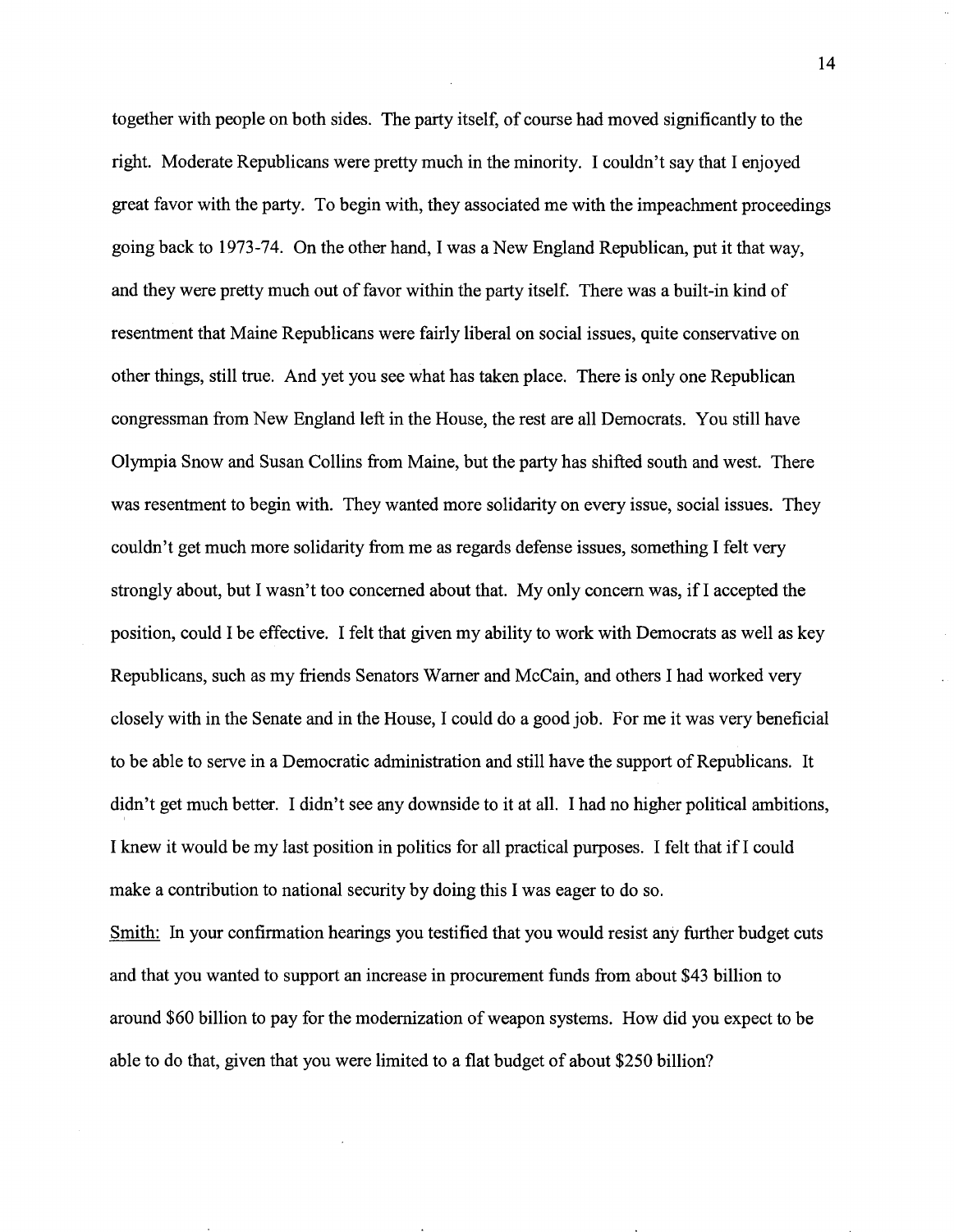Cohen: One of the first things I did, I went to the Tank and met with the Chiefs, and said we had a limited budget and that we had to start redirecting some of the resources into procurement. We were short on procurement so I called on them all to help me go through and analyze their budgets and see what we could squeeze out of them to put into procurement. I had the support of General Shalikashvilli to begin with. He was there only about eight months, as I recall, and then General Shelton. I had the benefit also of having General Joe Ralston, the vice chair of the Joint Chiefs, and he was very much in line with this. We worked very hard to squeeze the budgets. We squeezed as much as we could. We found that we couldn't do all that we needed to do and that's when the budget surpluses were there and we went back and made the pitch.

Smith: You had some tough trade-offs to make, didn't you, in that initial budget that you were dealing with? I was reading about some significant cuts that were proposed or did actually occur so that you could have the money for weapons.

Cohen: There were. It was not easy, and frankly, we were not able to do what we needed to do, that's why we went back for the request of 148 and finally agreed on 112.

Smith: I read about cuts that included almost 62,000 active duty service members; 54,000 reserve forces; and 80,000 civilians department-wide. They were pretty hefty cuts.

Cohen: If you are going to get savings, it has to come out of personnel. It's the biggest pay out you've got, in terms of today's dollars. If you are talking about procurement you can look out five years or more into the future and say we can cut a system, but it doesn't pay any immediate benefits. Personnel, you pay out every year, and if you reduce the pay out you can shift-Goldberg: They are more than 50 percent of the budget.

Cohen: About 60 percent.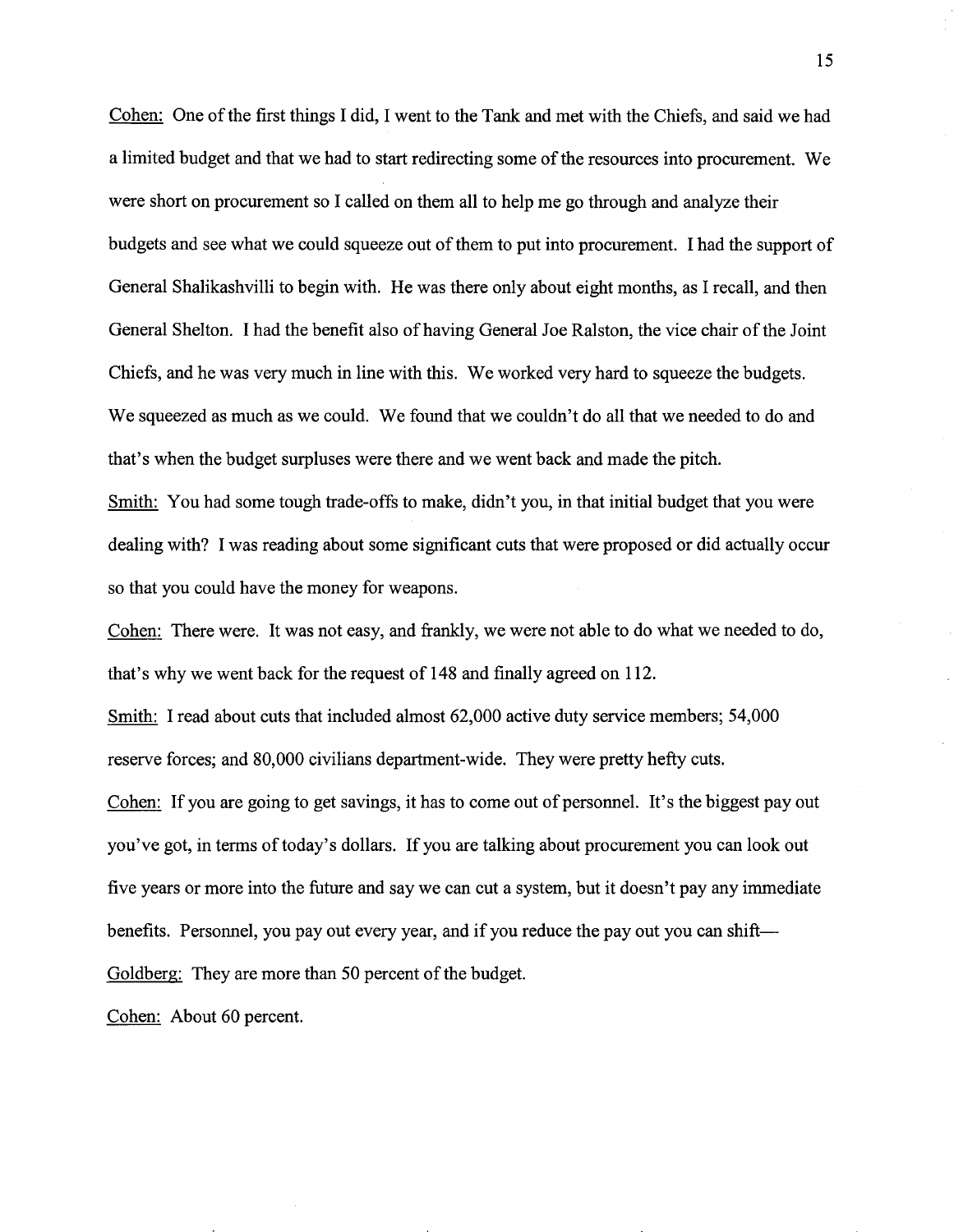Smith: To what extent was what you were able to do initially circumscribed by the Quadrennial Defense Review that was happening at the time and by the budget that had been proposed by your predecessor?

Cohen: The QDR was practically over by the time I came in.

Goldberg: Did you have much regard for it?

Cohen: I had to defend it.

Goldberg: In terms of what it was going to do?

Smith: Was it too late to put something of your own stamp on it?

Cohen: Yes. I came in January and insisted that the QDR not be delayed.

Smith: It was released in May.

Cohen: I remember having a discussion with the Chiefs at that point, and the question came up as to whether I wanted to delay this, to have more time to have greater input into it. I said no. We would make the scheduled release date. I would get up to snuff as quickly as possible, make it work, defend it, and get ready for the next one.

Smith: There was an assessment at the time it was released that the QDR did not significantly alter the budget, structure, or doctrine of the military. Do you agree with that? Cohen: That's right. That was part of the frustration. It was something that was practically done, and I had three months or less to actually devote to it. There were other inhibitions. You ask for the pros and cons of coming in. On the one hand, it was very beneficial to be a Republican in a Democratic administration. On the other hand, I had to also work within the confines of not coming in as a Republican and saying "By the way, we are going to do a different take on this." Then the Democrats would say "What's he doing over there?" So it was one where I had a limited time frame in which to deal with this. I had enormous respect for Bill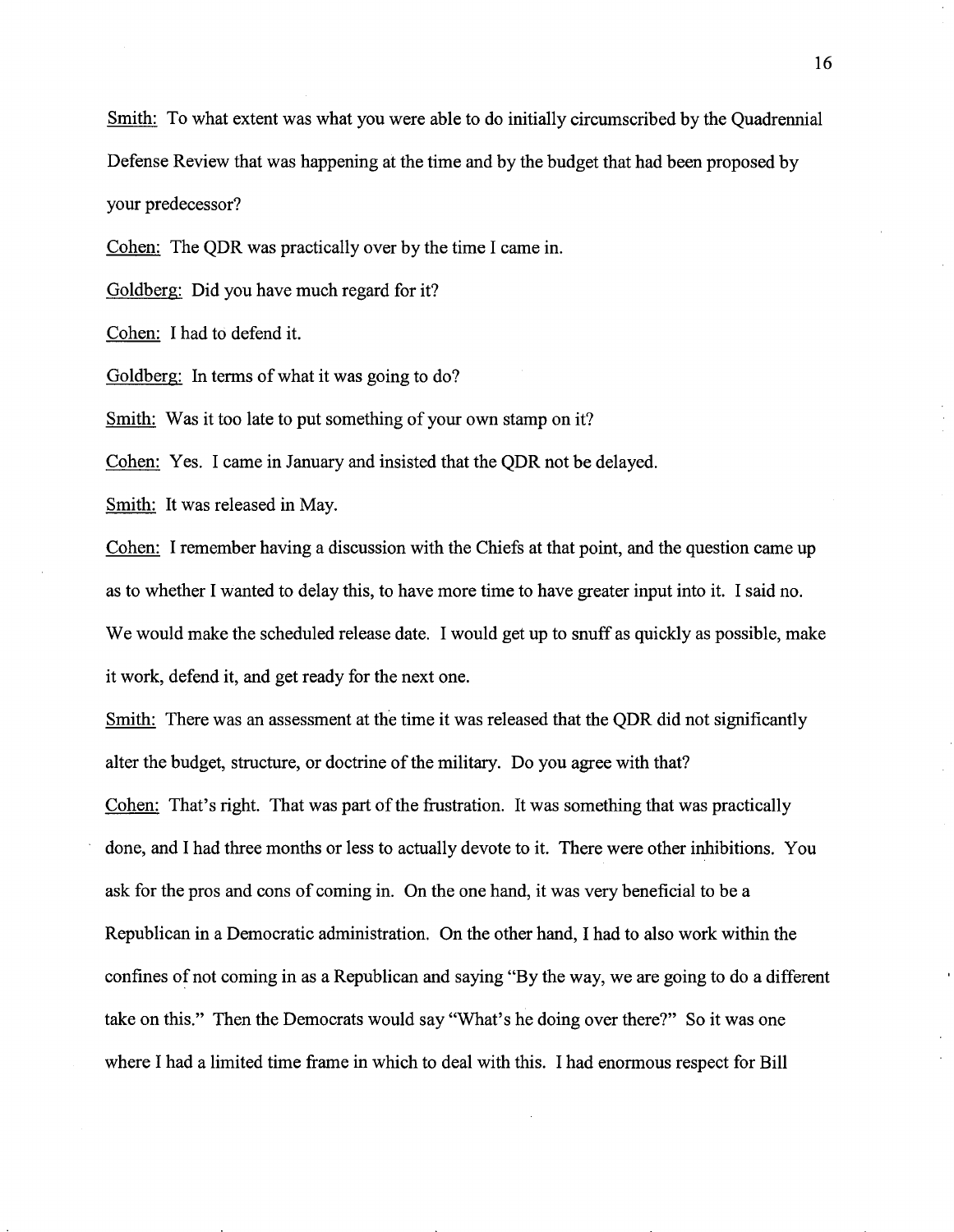Perry, so it was not as if I felt that a lot of analysis had not gone into it with oversight by him. But there was no way that I could make any fundamental changes in such a short period of time. So that was a bit of a frustration.

Goldberg: I had the impression from the series of QDRs we had that many people involved in them or affected by them didn't feel they were of any great value or that a great deal of beneficial things resulted from them.

Cohen: Well, what is a QDR? It is really an opportunity every four years to ask what are the threats that are out there? What do we have to do to deal with those threats? What are the procurement requirements?

Goldberg: That's going on all the time.

Cohen: Yes, but it forces you to consolidate those viewpoints and to reach some kind of a consensus, and I think it is a helpful thing to do. You can say the same thing about the most recent QDRs.

Goldberg: Do you think that the congressional committees are pleased with the QDRs? Cohen: Probably not, but it does give you some coherence as to the direction we need to go. Does it alter the budgetary impact? I don't know.

Smith: The Quadrennial Defense Review released in May 1997 endorsed the concept that U.S. forces should be able to fight two regional conflicts simultaneously. Were you presented with any alternative to that strategy? Was this something that the Joint Chiefs had a problem with? Cohen: No, I think the Joint Chiefs were prepared to deal with two major regional conflicts. But there was also the question of dealing with some brushfires elsewhere, so it's a bit more than just the two major regional conflicts. Les Aspin went through a series of analyses and I think that Chiefs came back and said they could live with the two MRCs, but understand that the second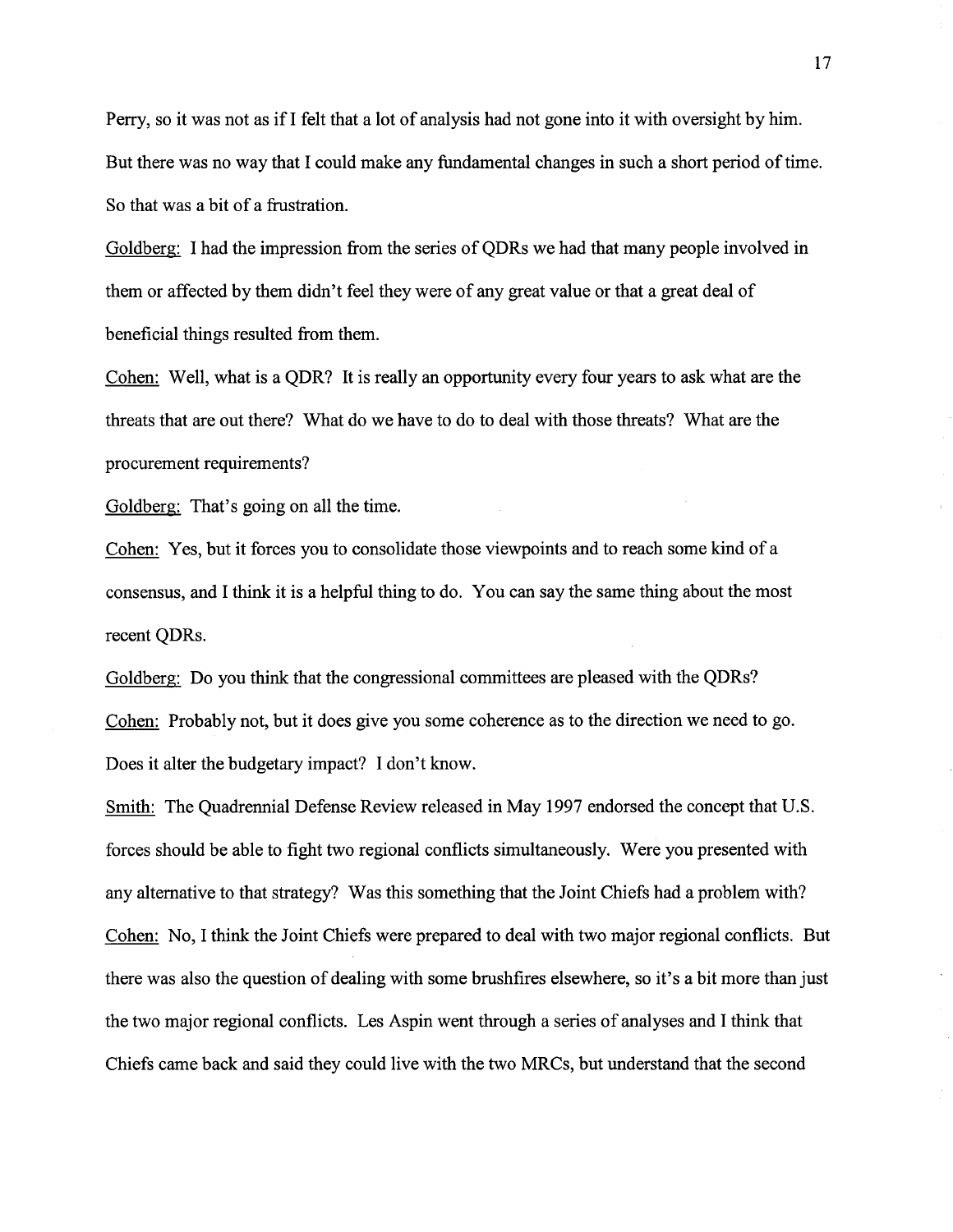one would be at a higher cost and would take longer. I think it was more notional than reality, because you have a smaller force with greater commitments. They were saying, "We can do it, but we will pay a bigger penalty, the second one will take longer."

Smith: With regard to the smaller force, were you at all concerned about the force levels authorized, let's say, in the '98 budget?

Cohen: I thought we had gone down too low in terms of the peace dividend that we were all looking for following the end of the Soviet empire. By the same token, we were also looking at systems that were going to require adjustment to platforms that would require less manning. Designs of ships might go down from 600 to 200 personnel. We were trying to work with modernized air forces that would be less manpower intensive. We knew that we were balancing increasing costs of personnel with the need to modernize. We would have to try to make that tradeoff at all times. One of the first choices I was confronted with had to do with three aircraft that we were procuring—the joint strike fighter, the F-22, and F-18. The first thing I did was cut the F-18 by half, and the Navy was not happy with that. I kept half of the buy in order to give me a bit of leverage with the joint strike fighter. If the joint strike fighter started to get out of control in terms of cost, we would go with more F-18s. It was a leverage issue that I was presented with. It was dealing with how to modernize this force, deal with the procurement issue, and find the money to fund all of it. We were dealing with changing tooth-to-tail ratios. You have three choices. If you look at the map and say we don't want to reduce our commitments, there are few options. You can do one of three things. You can increase the size of your personnel, your force levels; you can add a couple of divisions, with a sharp impact on the budget. You can reduce your commitments, which I think is a bad idea, or you can try to change the tooth-to-tail ratios. Every secretary has tried that. You can make some progress on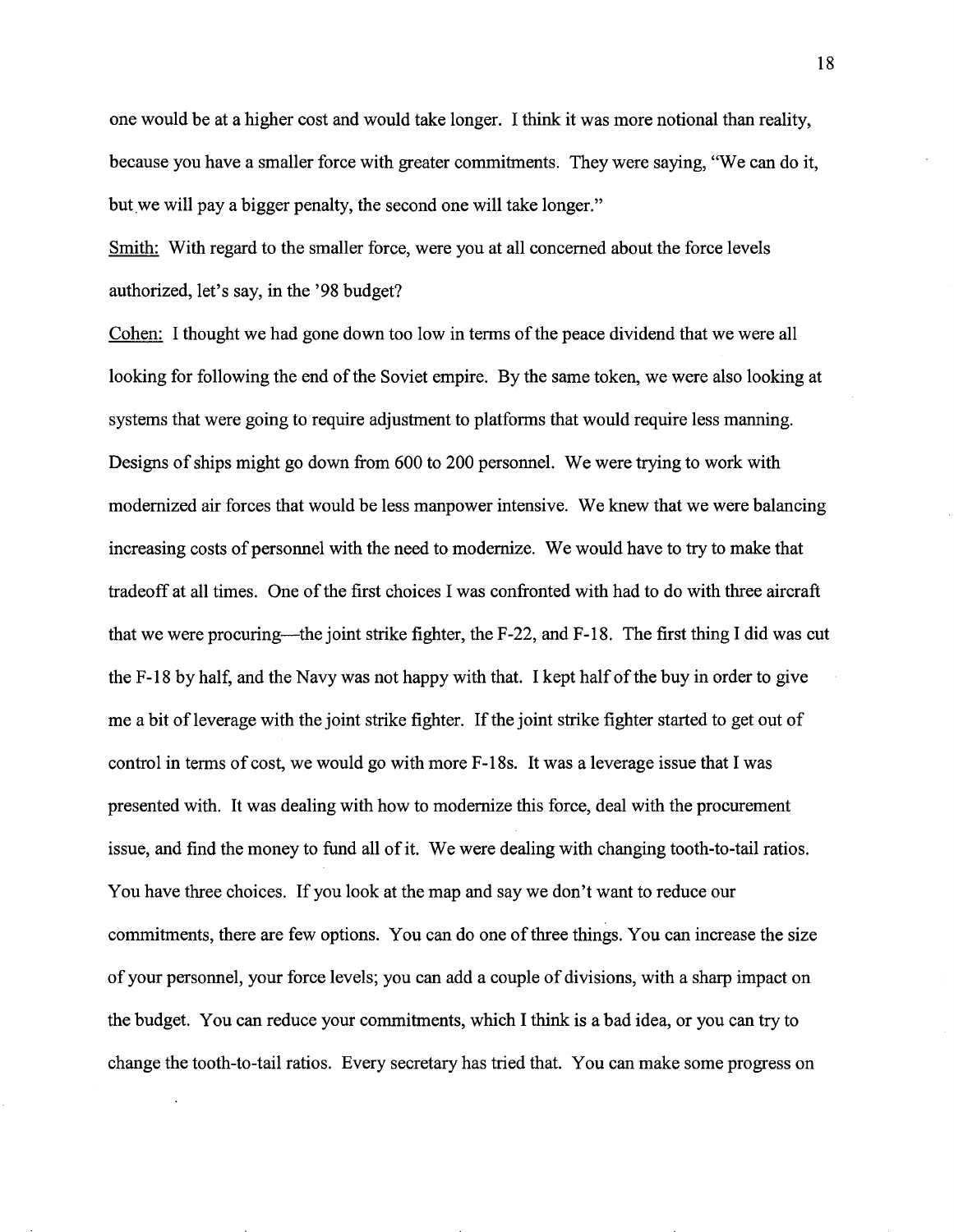it, and get into outsourcing issues. We started to outsource everything to do with the generation of power and housing. Things we didn't need to be involved with we were putting in the private sector and privatizing them. Getting the private sector involved in building housing on military facilities, that was something we worked on very hard and were quite successful.

Goldberg: It's been going on ever since.

Cohen: Yes. You get into issues you see coming up now about outsourcing security issues, Blackwater and others. The issue is do you want your personnel doing guard duty at embassies and other functions or do you want to put them in the combat element. It's always balancing that. I thought we were outsourcing pretty well, and I had to do some of it myself.

Smith: Did the greater integration of the National Guard and Reserves present the best solution for maintaining force structure in a time of flat budgets?

Cohen: The Guard and the Reserves used to complain that they were treated like second cousins. Goldberg: They still do.

Cohen: Not so much any more. It's a different issue now. When we went to the total force concept they were considered to be as much a part of the force as the active duty in terms of their obligations. They complain today because their equipment is eroded substantially by virtue of the commitment to Iraq, Afghanistan and elsewhere. I don't think they ever anticipated they would be used to the extent they are today. On the one hand they felt that they were weekend warriors with once a month training, with old equipment, and they were treated with disdain, etc. Now they are part of the total force and there is a different problem. They are as much engaged as the active forces with all kinds of consequences for them, including the erosion of equipment, including what has happened to their home life, to their jobs. All that has changed quite dramatically.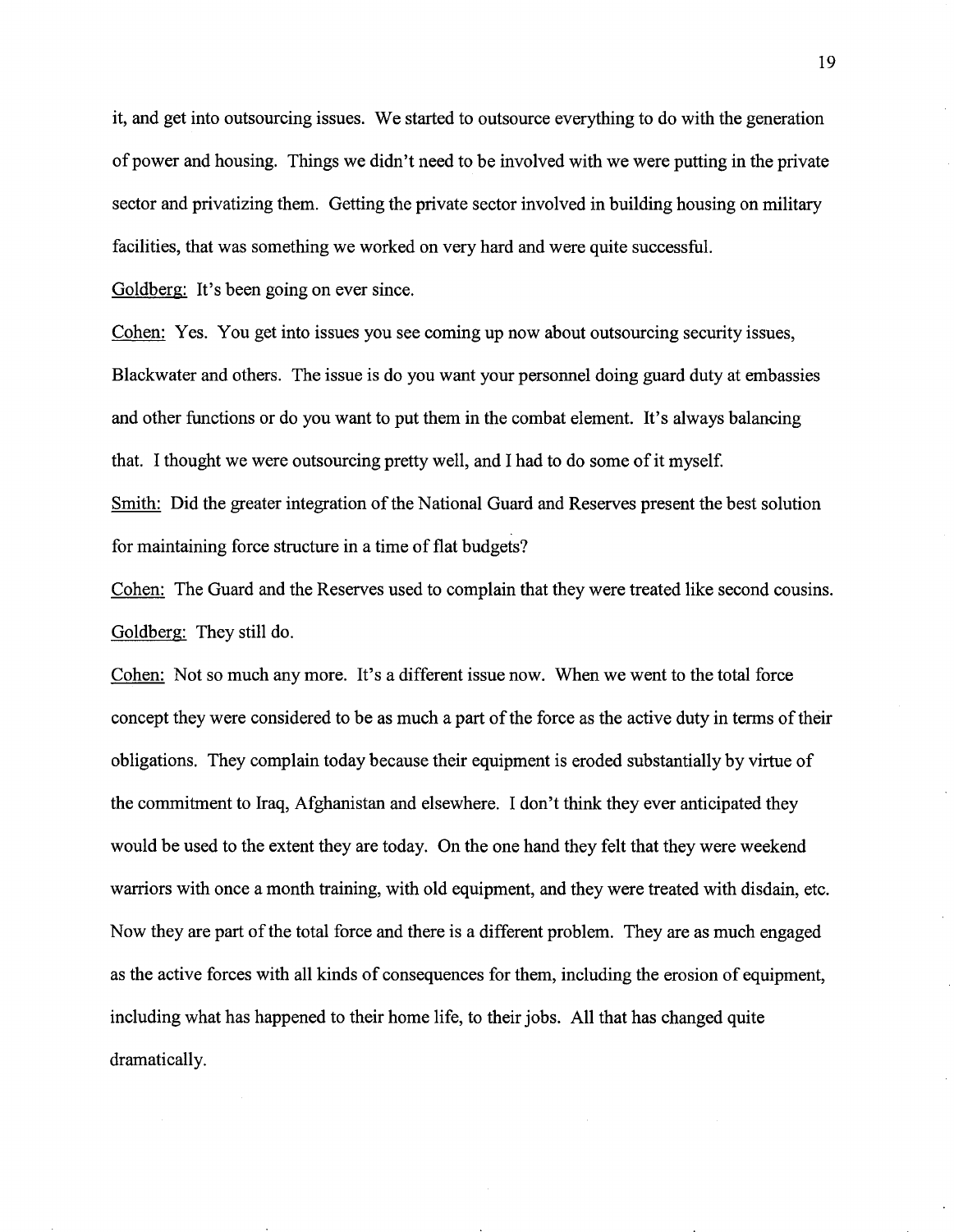Smith: Taking casualties, just like active duty forces.

Cohen: It's one of those ''be careful what you ask for." But we did that in order to take full advantage of the Guard and Reserve and integrate them fully into the total force concept. Goldberg: They've always had powerful political backing. Previous presidents had wanted to cut them severely and were never successful because Congress wouldn't permit it. Cohen: My own thought was that when we were talking about the role of the Guard and the Reserve, they are our first responders at home. When in 1997 or '98 the Joint Chiefs came to me and we talked about the need for a homeland security CINC, I wrestled with that for a period of time. When word got out the ACLU and everybody else jumped all over that. Capitol Hill was saying "What are you talking about here, are we getting into violations of the concept of the role of the active military in domestic affairs?" Even though I was inclined to support the Chiefs on that what we had to do was come up with a task force that we put down at the Atlantic Command, which became Joint Forces Command, of a group of 30-50 people who would be the coordinators to serve as the coordinating element in the event that we had attacks on our homeland. That's the way that we had to do that initially. I always felt that the Guard and Reserve should be primarily responsible for being first responders here at home, not only for natural disasters, but for the attacks that we believed were coming.

Smith: How did the expansion of the Defense budget in 1999 open up what you hoped to accomplish?

Cohen: It gave us more procurement money. It allowed us to continue the deployments that we had engaged in beyond what we normally did. We were still in Bosnia and Kosovo, and still are. It allowed for the pay raise, which was very important. It allowed for other types of quality of life issues in terms of upgrading some of the housing overseas and elsewhere.

20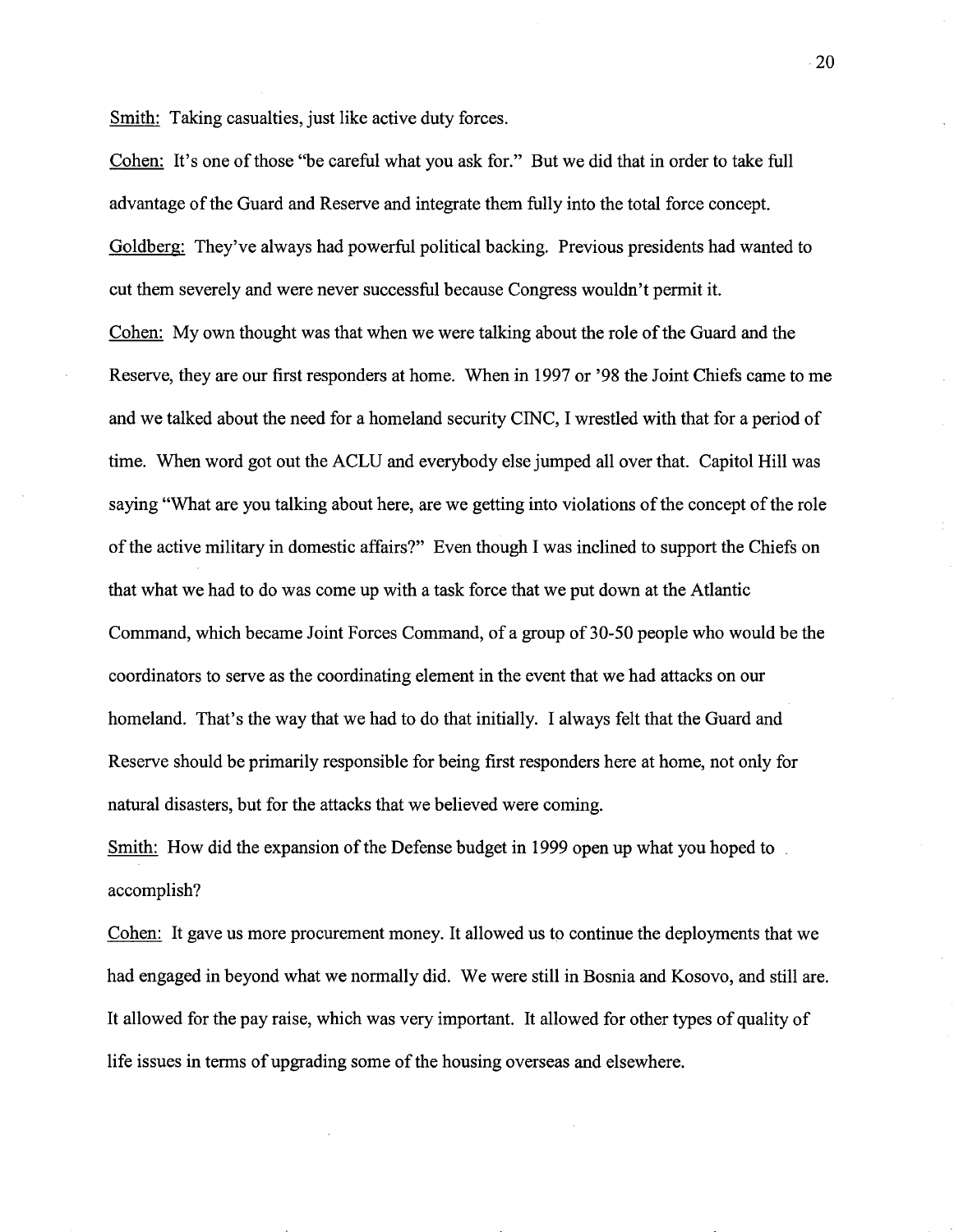Smith: In your confirmation hearings you said that you viewed the proliferation of the weapons of mass destruction as the most serious threat the country faced. Did you see it as a problem that could be contained?

Cohen: Contained in the sense that I was a very strong supporter of the Nunn-Lugar legislation for containing the spread of nuclear weapons by getting better control over facilities having nuclear materials that were not safeguarded properly. That was part of reducing the spread of weapons of mass destruction. Having strong levels of cooperation with Russia was real important. I spent a good deal of time meeting with my Russian counterpart, whom I would meet with in Moscow or elsewhere. We spent time talking about how to control the leakage of nuclear materials and biological materials. That was the threat I saw then and I continue to see now as one of the greatest threats. This is why when the Bush administration came in one thing they did that I thought was inappropriate was to cut the funding on Nunn-Lugar. It got restored, but that cut was something I thought was not a good idea. We also spent a lot of time working with allies, finding ways in which we could contain the spread of these weapons. George Robertson, who is part of my firm now, an associate based in London, and I went on national television here and in Great Britain talking about anthrax, as an example. This was a threat that we saw to our troops, and also to our homeland, as there were tons, literally, of anthrax in existence. We needed to get control of that and lift the public awareness of those dangers. President Clinton was very impressed by a book that came out. It followed a non-fiction book called Hot Zone, and was a fictional book by the same author about what would happen were a biological agent to be spread throughout the United States and globally. He convened a conference in the White House bringing in experts to talk about how to prepare ourselves for

21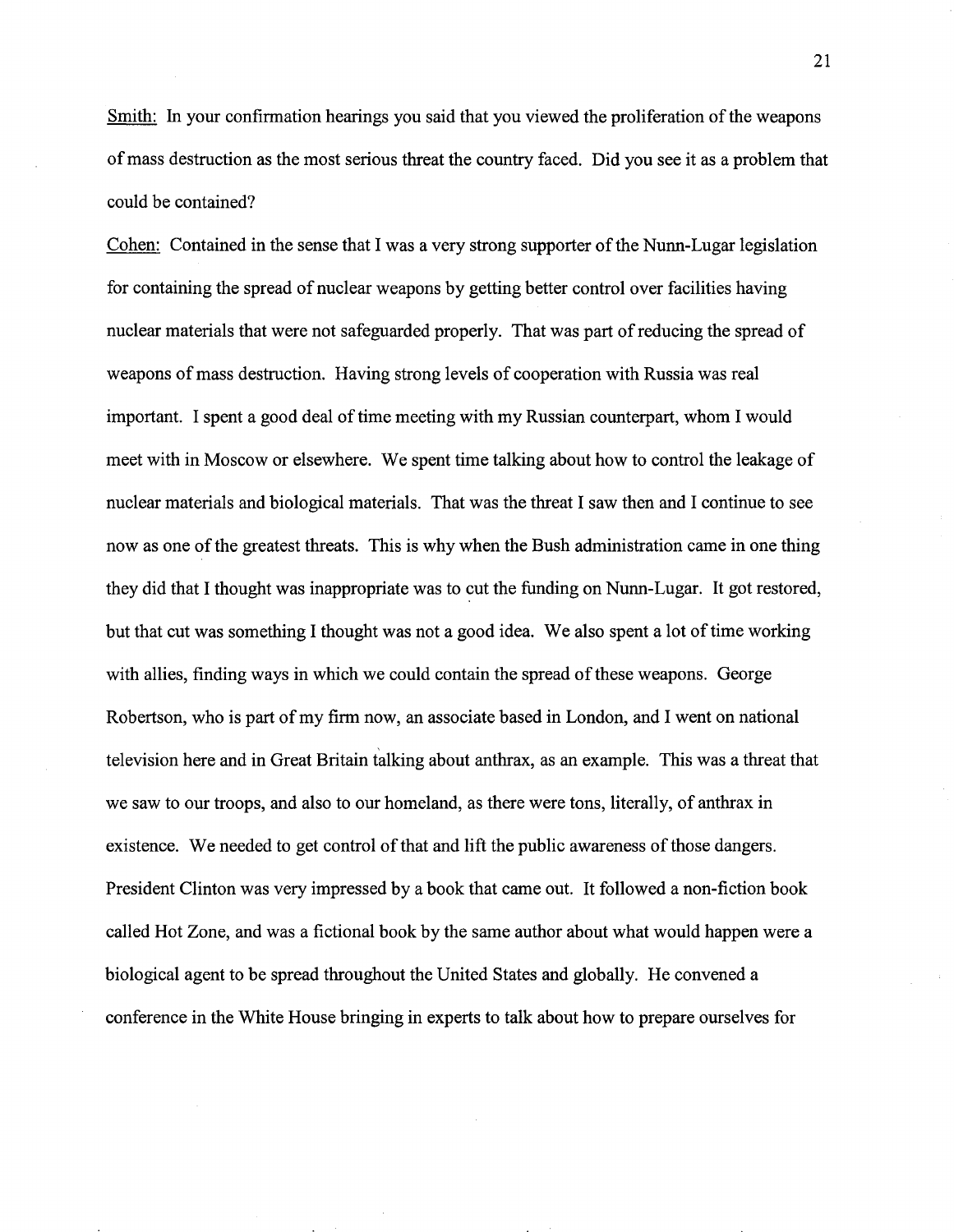these weapons being used against our population and what we could do to control the spread. It was something very much on his mind and my mind during that time.

Smith: Did you view Iraq at that time as a threat in this regard?

Cohen: In my judgment we had Saddam pretty well contained by virtual no-fly zones in the north and south. We watched him very closely. We worried about whether he could convert any of his aircraft, even crop-spraying equipment, into aircraft that could carry biological agents. We watched every move that he made and made sure that nothing flew that presented a threat to us or to any of our allies in the region. I thought he was pretty weak in terms of his ability to launch strikes against anyone. I did not see Iraq as a source of spreading weapons of mass destruction. I did think Iran was; in fact, I have always felt that Iran was a much bigger threat to all of us than Iraq because I thought we had Saddam pretty much under control. Iran and North Korea had reputations for spreading weapons.

Smith: What was done by Defense to anticipate the threat of the development of weapons of mass destruction by Iran and North Korea?

Cohen: As defensive mechanisms, we tried to prepare our troops for having to fight in a chemical or biological environment. That meant mandating vaccinations of all of our troops, which we made some progress on and had some resistance to. For the forward deployed troops we tried to provide them with the equipment, the so-called biological identification and protection unit. We made sure that they were properly deployed, we provided them to our allies, like the Israelis, in times of stress. With respect to Iran, since we had no relations with Iran, we tried to constantly elevate the diplomatic effort, to say that if they gave up their spread of terrorist activities and support for the destruction of Israel, renounced weapons of mass destruction, we would have a better relationship. But frankly we had very little ability to control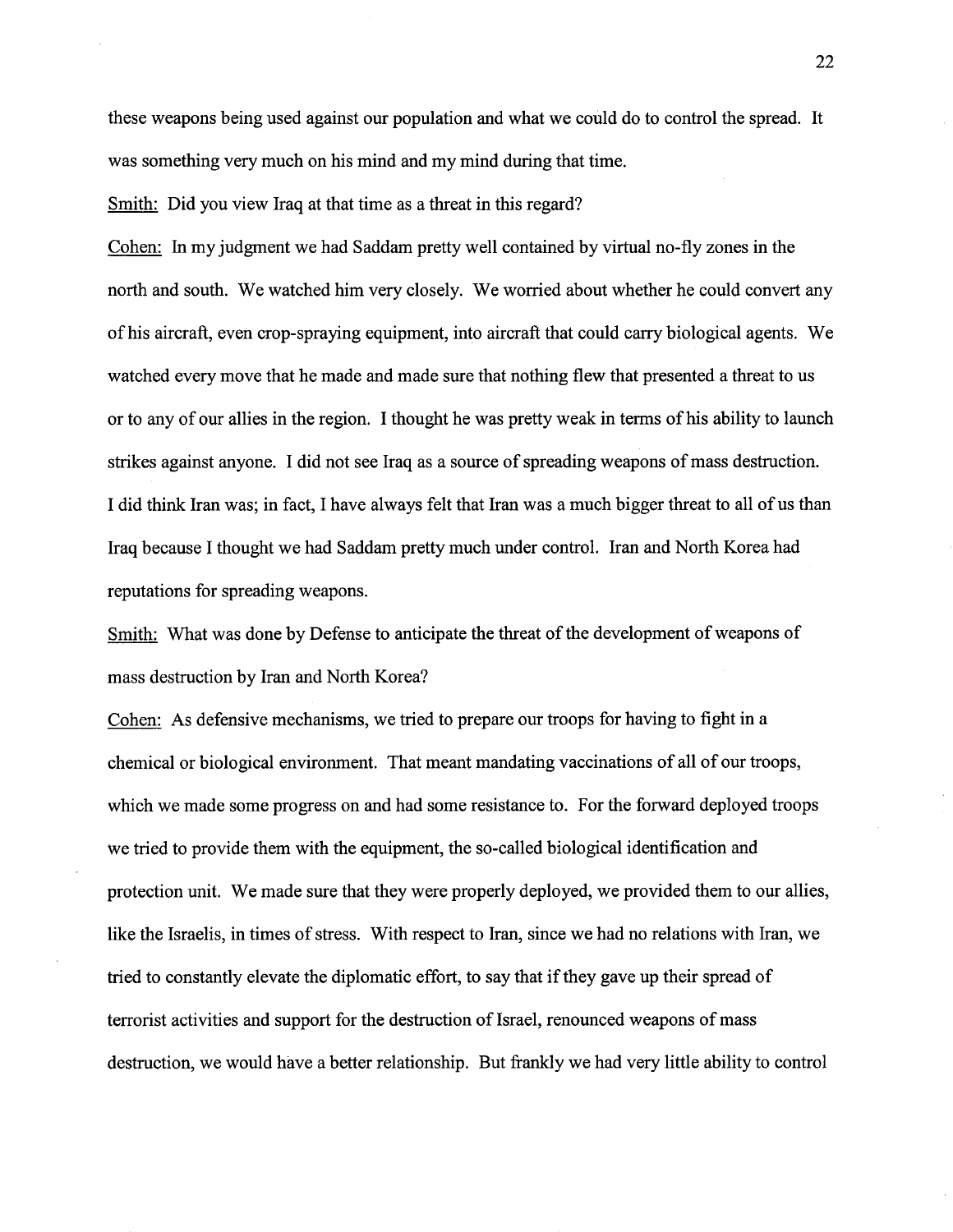what they were doing other than to watch them and get intelligence. The same applied to North Korea.

Goldberg: If Saddam hadn't gone into Kuwait we would still probably tolerate him today. Cohen: We supported him. During the Iran-Iraq war, we provided intel and other support activities.

Smith: Did you favor the use of nuclear weapons in response to a chemical or biological weapons attack from another nation?

Cohen: I think we held out the threat of that. That was the signal we sent, that in the event they were able to use this, they should not rule out the fact that we might respond with nuclear weapons.

Smith: How do you plan a response to such an attack from a terrorist organization? Cohen: You don't, unless it is state-supported, state-sponsored—that is one of the real issues that you have to content with. How realistic is it to say if you have a country like Iran, that has nuclear weapons, but you have a terrorist incident that takes place, a small craft that sets off a tactical nuclear weapon in the harbor of New York. How do you respond? It's very difficult. Smith: You have thought and talked a lot about the challenge posed by asymmetric warfare. What do you see on the horizon for the country in terms of the evolving nature of warfare, and what does that mean for the structure of our forces?

Cohen: It's pretty clear that in asymmetric warfare the kind of force structure that we have is not well equipped to deal with it. One reason I was so insistent on creating the special operations command was that I felt that we really were not focused enough on utilizing smaller units that could be pre-deployed prior to any conflict that might develop. My vision for special forces is to have people who are well trained in the language, history, and culture of a number of countries